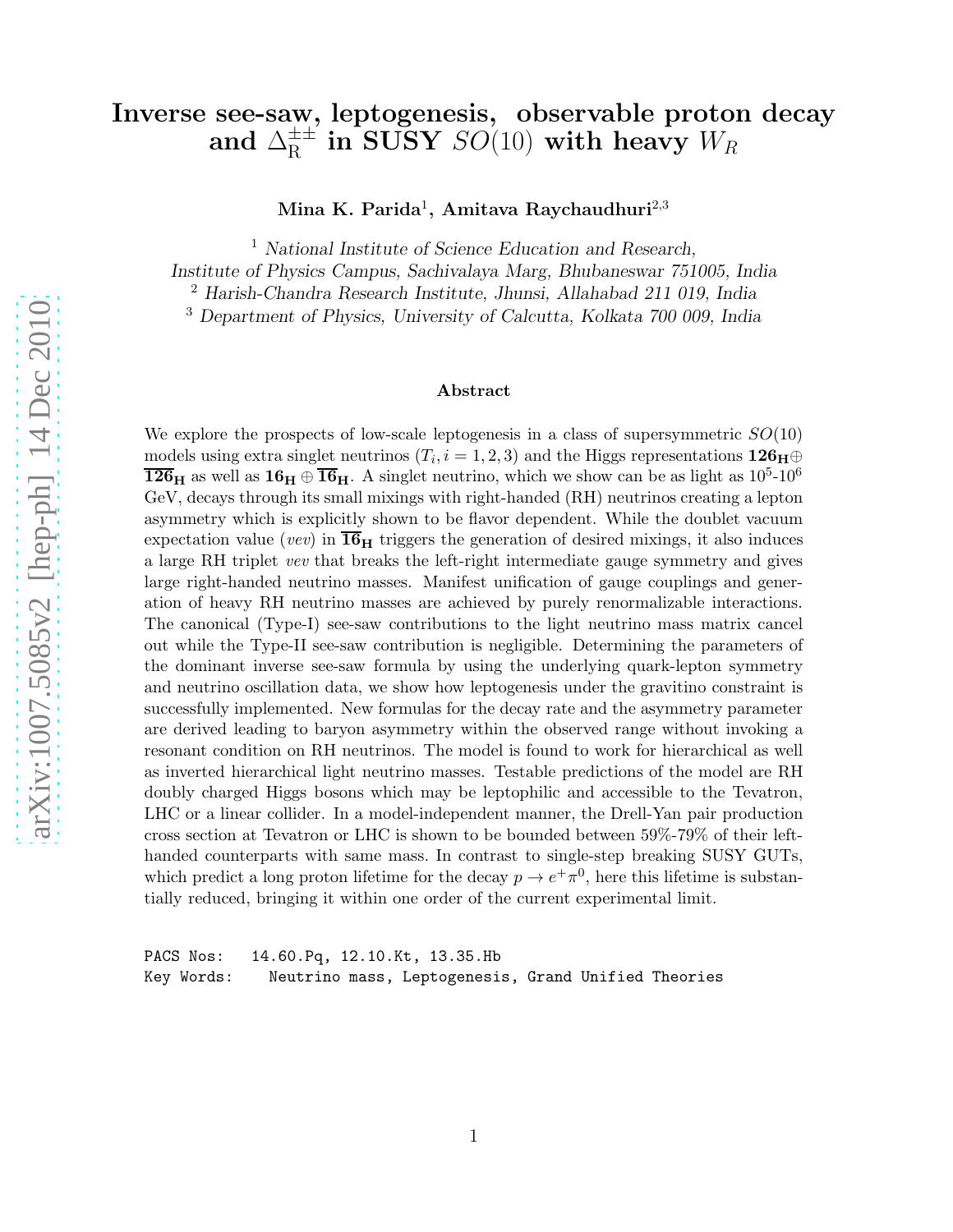# I Introduction

 $SO(10)$  [\[1\]](#page-20-0) with supersymmetry (SUSY) has been at the centre of attention for a number of attractive feaures. It contains just one right-handed (RH) neutrino per generation in its spinorial representaion 16. With Pati-Salam [\[2\]](#page-20-1) and left-right gauge symmetries [\[3\]](#page-20-2) as its subgroups, in addition to unification of the three forces of Nature, it predicts high scale unification of quark and lepton masses [\[4\]](#page-20-3) and has the potential to explain the origin of parity ( $\equiv$  P) and CP violations. Using the Higgs representations  $126_H \oplus 126_H$  and  $10_H$ , it reproduces the small masses and large mixings of neutrinos through Type-I and Type-II see-saw mechanisms and their extensions [\[5,](#page-20-4) [6,](#page-20-5) [7,](#page-20-6) [8\]](#page-20-7). It has been also shown that all the fermion masses can be fitted through SUSY  $SO(10)$  by using suitable Higgs representations [\[8\]](#page-20-7). Another interesting aspect of the theory is that the observed tiny amount of matter-antimatter asymmetry of the universe can be naturally explained through leptogenesis [\[9\]](#page-20-8) and sphaleron effects [\[10,](#page-20-9) [11,](#page-20-10) [12\]](#page-20-11).

In these theories neutrino masses indicated by oscillation data require the canonical see-saw scale of right-handed neutrinos to be in the range of  $M_R \sim 10^{13}$  -  $10^{15}$  GeV. This also sets the scale for the masses of associated Higgs triplets carrying  $B - L = \pm 2$ . This scale of neutrino mass generation is high in models with variants of the canonical see-saw [\[7,](#page-20-6) [8,](#page-20-7) [12\]](#page-20-11) as well.

It is well known that the scale of leptogenesis through right-handed neutrino decays and canonical see-saw is constrained from below leading to the lower bound on the lightest RH neutrino mass  $M_{N_1} \geq 10^9$  GeV [\[13\]](#page-20-12). This in turn requires the reheating temperature of the universe after inflation to be at least  $T_{RH} \sim 10^9$  GeV. On the other hand, big-bang nucleosynthesis in SUSY theories sets a severe constraint on the gravitino mass and the reheating temperature leading to the upper bound  $T_{RH} \leq 10^7$  GeV [\[14\]](#page-20-13). While thermal leptogenesis in SUSY  $SO(10)$  with high see-saw scale easily satisfies the lower bound, the tension with the gravitino constraint is manifest.

Independent of quark-lepton unified theories, the question of baryogenesis via leptogenesis has been addressed in the context of the Standard Model (SM) and the Minimal Supersymmetric Standard Model (MSSM) [\[15\]](#page-21-0) where freedom in the choice of Dirac neutrino Yukawa couplings permits fine-tuning them to very small values. In most of these models TeV scale resonant leptogenesis [\[16\]](#page-21-1) is realized by degeneracy between right-handed neutrino masses. A major difficulty in having low-scale leptogenesis in SUSY  $SO(10)$  is the absence of such freedom because the underlying quark-lepton symmetry requires these Yukawa couplings to be of the same order as the corresponding up-quark Yukawa couplings. This latter difficulty persists even in some non-canonical see-saw models and several attempts have been made to bring down the scale of leptogenesis [\[17\]](#page-21-2).

Another difficulty in renormalizable SUSY  $SO(10)$  arises from the gauge coupling unification constraint and the need for an  $SU(2)_R \times U(1)_{B-L}$  breaking intermediate scale that generates RH neutrino masses through renormalizable Majorana type interactions. It has been found that manifest unification of gauge couplings is spoiled in the presence of Higgs triplets of  $126_H \oplus \overline{126}_H$  with intermediate symmetries such as  $SU(2)_L \times SU(2)_R \times U(1)_{B-L} \times SU(3)_{3C}$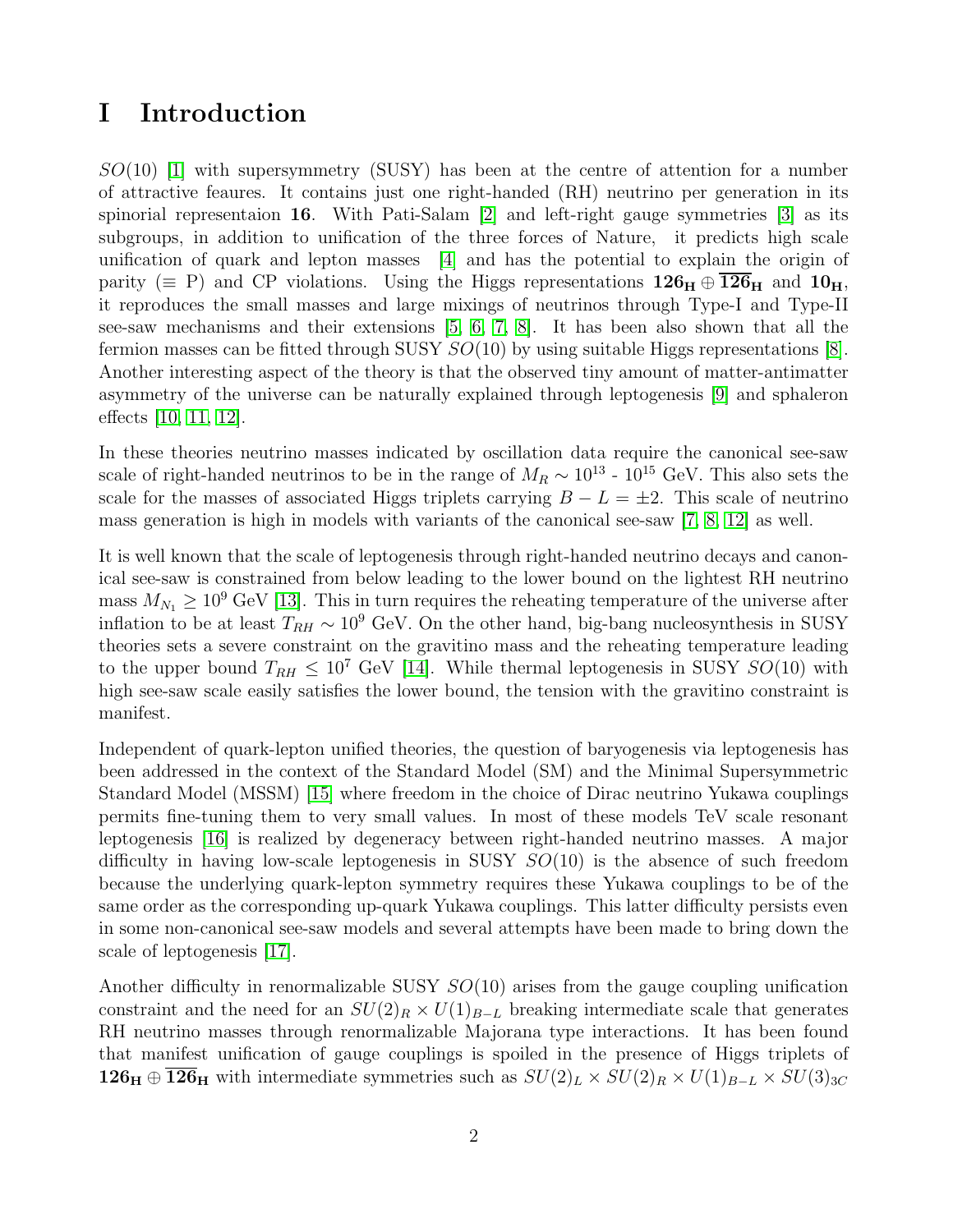or  $SU(2)_L \times SU(2)_R \times SU(4)_{4C}$  even at scales a few orders lower than the GUT-scale unless, in the first case, the LR gauge theory and  $SO(10)$  are extended to include  $S_4$  flavor symmetry [\[18\]](#page-21-3) or additional light scalar degrees of freedom are introduced at lower scales [\[19,](#page-21-4) [20\]](#page-21-5). On the other hand, there are a number of models with light right-handed gauge bosons [\[21,](#page-21-6) [22\]](#page-21-7) in which in place of the Higgs triplets with  $B - L = \pm 2$  there are doublets carrying  $B - L = \pm 1$ . In contrast to the above scenarios, here we are interested in SUSY SO(10) with both doublet and triplet scalars.

The Higgs triplets in  $126_H$  and  $\overline{126}_H$  representations include doubly charged bosons,  $\Delta^{\pm\pm}$ . Dedicated searches for such doubly charged scalars are being carried out at the Fermilab Tevatron [\[23\]](#page-21-8). Both the statistics and the energy reach are expected to be further enhanced at the CERN LHC. However, the high see-saw scale SUSY  $SO(10)$  models will offer no prospects for these searches as the corresponding masses are large,  $M_{\Delta} \geq 10^{11}$  GeV, while in the class of low intermediate scale SUSY  $SO(10)$  models where only RH doublets in  $16_H \oplus \overline{16}_H$  are used near the TeV scale [\[21,](#page-21-6) [22,](#page-21-7) [24\]](#page-21-9) no doubly charged Higgs bosons are present.

In this paper we address the issues of neutrino masses and mixings, low-scale leptogenesis consistent with the gravitino constraint, manifest unification of gauge couplings through renormalizable interactions, and testable experimental signatures of the proposed model at the Tevatron, LHC or ILC. We construct the desired SUSY SO(10) model including the RH triplets in  $126_H \oplus \overline{126}_H$  as well as the RH doublets in  $16_H \oplus \overline{16}_H$ , and three singlet fermions  $(T_i, i = 1, 2, 3)$  [\[25\]](#page-21-10). We find that a singlet fermion in the mass range  $M_T = 10^5$  -  $10^6$  GeV can go out of equilibrium to generate lepton asymmetry; its decay is naturally suppressed by small mixing with heavy right-handed neutrinos  $(N_i)$ . The vacuum expectation value of the RH-doublet in  $\overline{\mathbf{16}}_{\mathbf{H}}$  (or  $\mathbf{16}_{\mathbf{H}}$ ) responsible for this desired small mixing also induces a large vev of the RH-triplets in 126<sub>H</sub> (or  $\overline{126}_H$ ). This breaks  $SU(2)_R \times U(1)_{B-L} \to U(1)_Y$  leading to large RH-neutrino masses through renormalizable interactions. We find that although heavy righthanded neutrinos are present in the model, the Type-I see-saw contributions to the neutrino mass cancel out as has been observed in the context of the Standard Model or its extension [\[26,](#page-21-11) [27\]](#page-21-12). The Type-II contribution is also found to be negligible. The dominant contribution to light neutrino masses arises through an inverse see-saw which has attracted considerable attention over the recent years [\[22,](#page-21-7) [28,](#page-21-13) [29\]](#page-21-14).

In an earlier work by us and S. K. Majee it was found that gauge coupling unification with threshold-like behavior would be possible through the presence of two non-renormalizable dim.- 5 operators [\[30\]](#page-22-0). Here, without using any dim.5 operators, we obtain manifest unification of gauge couplings in the renormalizable theory with asymmetric left-right intermediate gauge symmetry  $(g_{2L} \neq g_{2R})$  operative at any scale between  $10^9$  and  $10^{15}$  GeV. Further, while lepton asymmetry was computed through solutions of Boltzmann equation [\[30\]](#page-22-0) with an assumption about the asymmetry parameter, in this work we derive new analytic formulas for the decay rate and the CP-asymmetry parameter and find that they are explicitly flavor dependent. We then show analytically that when the model parameters estimated using the neutrino oscillation data are used in our new formula, the model yields desired values of the CP-asymmetry parameter leading to the observed baryon to photon density ratio. In addition, we demonstrate that the model is consistently successful for both hierarchical as well as invertedly hierarchical light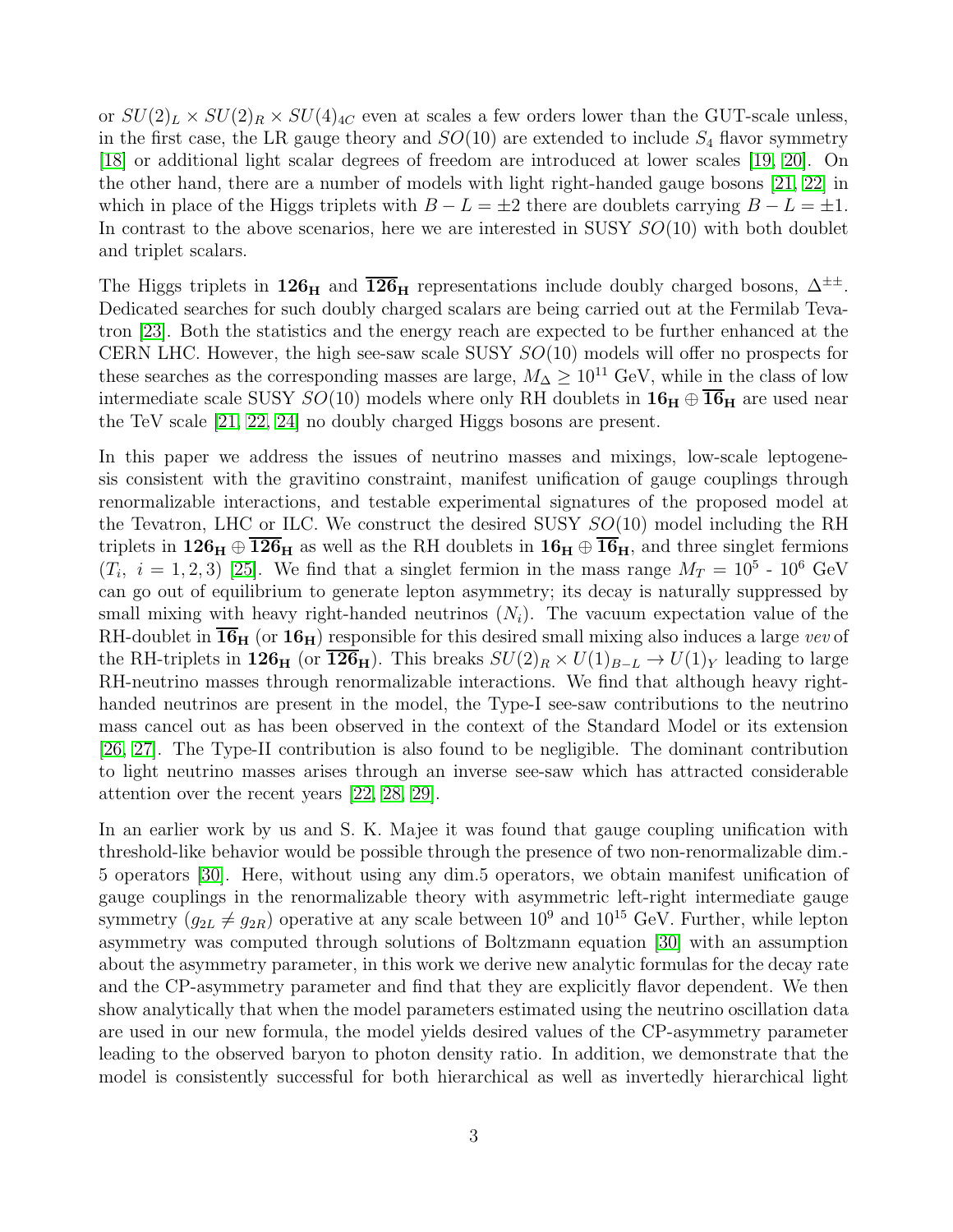neutrino masses. The model leaves its testable signature at the LHC, Tevatron and ILC [\[23,](#page-21-8) [31,](#page-22-1) [32\]](#page-22-2) through doubly charged right-handed Higgs scalars  $\Delta_R^{\pm\pm}$  in the mass range of 100 GeV to a few TeV. Since the decay mode  $\Delta_R^{\pm\pm} \to W_R^{\pm} W_R^{\pm}$  is kinematically forbidden these Higgs bosons are leptophilic and predominantly result in like-sign charged bilepton pairs  $\Delta_R^{\pm \pm} \to l_R^{\pm}$  $\frac{\pm}{R}l_{R}^{\pm}$  $\frac{\pm}{R}$ . The absence of light  $\Delta_L^{\pm \pm}, \Delta_L^{\pm}$  $\frac{1}{L}$  states and also the absence of left-handed bilepton pairs in the decays would provide signatures specific to this model which are different from other bilepton production modes.

In a model-independent manner without using any structure function data, we show analytically that the Drell-Yan hadronic pair production cross section for these RH Higgs bosons is bounded between 59% − 79% of that for a left-handed boson of similar mass.

It is found that, triggered by low mass RH doubly charged Higgs, at the unification scale the GUT coupling lies in the strong but perturbative regime and the gauge-boson mediated proton decay rate is enhanced. The lifetime  $\tau_p(p \to e^+ \pi^0)$  is shorter and remains within one order of the current experimental limit; this can be reached by the ongoing or planned proton decay searches [\[33,](#page-22-3) [34,](#page-22-4) [35\]](#page-22-5).

This paper is organized in the following manner. In Sec. II we present the essence of the model. Unification of gauge couplings with left-right intermediate symmetry is examined in Sec. III where we also discuss proton lifetime predictions. Derivation of new formulas for the singlet-fermion decay rate and the CP-asymmetry parameter are in Sec. IV along with the predictions for the baryon asymmetry. In Sec. V we discuss testable predictions of the model at the Tevatron, LHC and ILC where we also provide an estimate of the upper and lower bounds on the Drell-Yan pair production cross section. A brief summary and conclusions are given in Sec. VI.

# <span id="page-3-1"></span>II The Model

In this section, we present the salient features of the model responsible for explaining neutrino masses, mixings, and leptogenesis with testable signature at accelerator energies. We consider the following pattern of spontaneous symmetry breaking originating from SUSY  $SO(10)$ ,

$$
SO(10) \xrightarrow{\left(M_U\right)} SU(2)_L \times SU(2)_R \times U(1)_{B-L} \times SU(3)_C \times D \quad [G_{2213P}]
$$
  
\n
$$
\xrightarrow{\left(M_P\right)} SU(2)_L \times SU(2)_R \times U(1)_{B-L} \times SU(3)_C \quad [G_{2213}]
$$
  
\n
$$
\xrightarrow{\left(M_R\right)} SU(2)_L \times U(1)_Y \times SU(3)_C \quad [G_{std}]
$$
  
\n
$$
\xrightarrow{\left(M_Z\right)} SU(3)_C \times U(1)_Q
$$

The first stage of spontaneous symmetry breaking (SSB) is carried out by assigning GUT scale vacuum expectation values to the  $\Phi_{54}$  of  $SO(10)$  $SO(10)$  $SO(10)$  along the direction singlet<sup>1</sup> under the Pati-Salam group  $SU(2)_L \times SU(2)_R \times SU(4)_C \equiv \mathcal{G}_{PS}$  [\[2\]](#page-20-1) as well as the singlet direction under the

<span id="page-3-0"></span><sup>&</sup>lt;sup>1</sup>The rôle of this *vev* is discussed in [\[18\]](#page-21-3).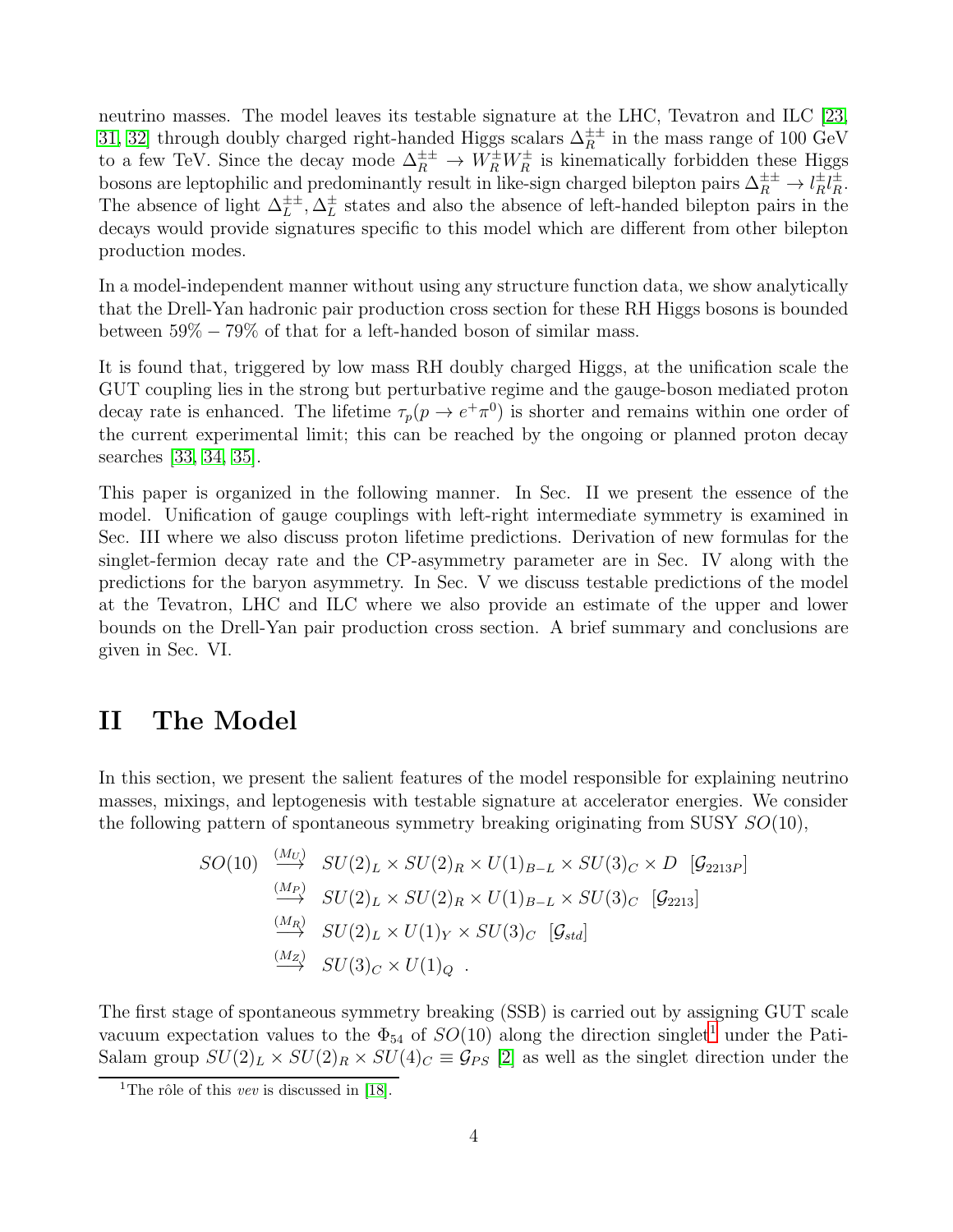left-right gauge group  $SU(2)_L \times SU(2)_R \times U(1)_{(B-L)} \times SU(3)_C \equiv \mathcal{G}_{2213}$  in the  $\mathcal{G}_{PS}$  multiplet  $(1, 1, 15)$  contained in a  $\Phi_{210}^{(1)}$  of  $SO(10)$ . At this stage D-parity remains intact and the gauge couplings of  $SU(2)_L$  and  $SU(2)_R$  are equal,  $g_L = g_R$  [\[36\]](#page-22-6). The second stage of SSB takes place by assigning vacuum expectation value to the D-Parity odd singlet also contained in  $\Phi_{210}^{(2)}$  of SO(10). By suitable fine tunings of the trilinear couplings beteen 210 and the  $126_H \oplus \overline{126}_H$ or  $16_H \oplus \overline{16}_H$  the right handed triplets  $\Delta_R \oplus \overline{\Delta}_R \subset 126_H \oplus \overline{126}_H$  and the RH doublets  $\chi_{\mathbf{R}} \oplus \overline{\chi}_{\mathbf{R}} \subset \mathbf{16}_{\mathbf{H}} \oplus \overline{\mathbf{16}}_{\mathbf{H}}$  are made much lighter compared to their left-handed counterparts. By adopting higher degree of fine tuning for the RH triplet compared to the RH doublet, the components of the RH triplet pairs can be assigned masses between 100 GeV to a few TeV while the RH doublet pairs are kept heavier, but sufficiently lighter than the GUT scale. Although we do not ascribe any vev directly to the neutral components of the RH-triplets in  $126_H \oplus \overline{126}_H$ , we will find that once a vev is assigned to the neutral component of the RH-doublet in  $16<sub>H</sub>$ , the triplet vev is automatically induced. Smaller is the RH-triplet mass fixed by the D-parity breaking mechanism, larger is the induced triplet vev.

The reason behind such ordering of Higgs masses and vevs becomes transparent once we consider the Yukawa Lagrangian near the intermediate scale emerging from  $SO(10)$ ,

<span id="page-4-1"></span>
$$
\mathcal{L}_Y = Y \overline{\psi}_L \psi_R \Phi + f \psi_R^T \tau_2 \psi_R \overline{\Delta}_R + F \overline{\psi}_R T \chi_R + \mu T^T T + H.c.
$$
 (1)

where  $\psi_{L,R}$  are left- (right-) handed lepton doublets and T the three fermion singlet fields, one for each generation. The superscript T, of course, denotes transpose. In the  $(\nu, N, T)$  basis this will lead to a  $3 \times 3$  mass matrix<sup>[2](#page-4-0)</sup> with vanishing 11, 13, and 31 blocks.

<span id="page-4-2"></span>
$$
M_{\nu} = (\nu \quad N^c \quad T)_{L} \begin{pmatrix} 0 & m_{D} & 0 \\ m_{D}^T & M_{N} & M_{X} \\ 0 & M_{X}^T & \mu \end{pmatrix} \begin{pmatrix} \nu \\ N^c \\ T \end{pmatrix}_{L}.
$$
 (2)

Here the  $N-T$  mixing matrix arises through the vev of the RH-doublet field with  $M_X = F v_\chi$ , where  $v_{\chi} = \langle \chi^0_R \rangle$ , and the RH-Majorana neutrino mass is generated by the induced vev of the RH-triplet with  $M_N = fv_R$ , with  $v_R = \langle \overline{\Delta}_R^0 \rangle$ . The vev of the weak bi-doublet  $\Phi(2, 2, 0, 1) \subset 10_H$ of  $SO(10)$  yields the Dirac mass matrix for neutrinos,  $m_D = Y \langle \Phi^0 \rangle$ .

While implementing leptogenesis in this model through  $T$  decays, the out-of equilibrium condition requires the mixing with RH neutrinos to be small. This will be naturally obtained if  $M_N \gg M_X$  or if  $v_R \gg v_X$ .

Assuming  $M_N \gg M_X \gg \mu$ ,  $m_D$ , which would be highly desirable for the present model, integrating out the heavy RH-neutrinos leads to the effective Lagrangian [\[27\]](#page-21-12),

$$
\mathcal{L}_{(mass)} = -(\mu - M_X^T M_N^{-1} M_X) T^T T - m_D M_N^{-1} m_D^T \nu^T \nu \n- M_X^T M_N^{-1} m_D^T \bar{T} \nu + h.c.
$$
\n(3)

Interestingly, the block diagonalization of this mass matrix results in a cancellation among the Type-I see-saw contributions and the light neutrino mass  $m_{\nu}$  is dominated by the inverse

<span id="page-4-0"></span><sup>&</sup>lt;sup>2</sup>Each entry in this mass matrix is a  $(3\times3)$  block.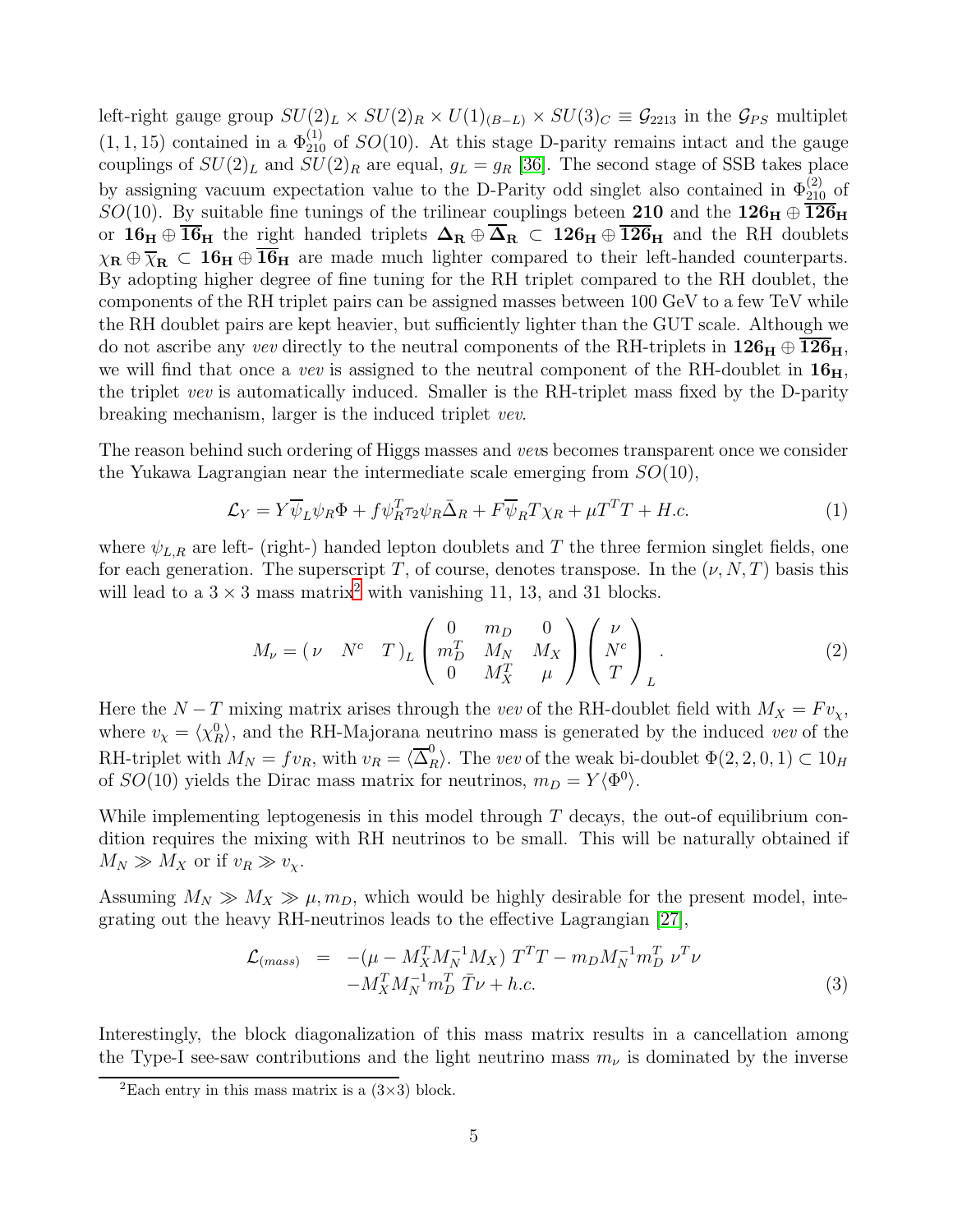see-saw and one obtains,

<span id="page-5-0"></span>
$$
m_{\nu} = -m_D \left[ M_X^{-1} \mu (M_X^T)^{-1} \right] m_D^T, \tag{4}
$$

<span id="page-5-2"></span>
$$
M_T = \mu - M_X M_N^{-1} M_X^T, \tag{5}
$$

<span id="page-5-1"></span>
$$
M = M_N + M_X M_N^{-1} M_X^T. \tag{6}
$$

It will be shown in the next section that the left-handed triplets are near the GUT scale while  $v_R \sim 10^{10}$  -  $10^{12}$  GeV leading to negligible Type-II contribution for light neutrino masses for suitable values of the model parameters.

To see how the induced vev is generated, consider the Higgs superpotential near the intermediate scale where all GUT-scale masses have decoupled,

$$
W = M_{\Delta_R} \Delta_R \bar{\Delta}_R + M_{\chi_R} \chi_R \bar{\chi}_R + \lambda_1 \bar{\Delta}_R \chi_R \chi_R + \lambda_2 \Delta_R \bar{\chi}_R \bar{\chi}_R. \tag{7}
$$

Using  $\langle \chi_R^0 \rangle = \langle \overline{\chi}_R^0 \rangle = v_\chi$ ,  $\langle \Delta_R^0 \rangle = \langle \overline{\Delta}_R^0 \rangle = v_\text{R}$  which requires  $\lambda_1 = \lambda_2 \equiv \lambda$ , the vanishing F-term conditions,  $F_{\Delta_R^0} = F_{\bar{\Delta}_R^0} = F_{\chi_R^0} = F_{\bar{\chi}_R^0} = 0$  give

$$
v_R = -\lambda \frac{v_\chi^2}{M_{\Delta_R}}, \ \ M_{\Delta_R} M_{\chi_R} = 2\lambda^2 v_\chi^2, \ \ M_{\chi_R} = -2\lambda v_R. \tag{8}
$$

The above equations imply that even though no direct vev is ascribed to  $\Delta_R^0$  or  $\overline{\Delta}_R^0$ , a large vev is induced once a direct vev is assigned to  $\chi_R^0$ , the latter being essential to generate the desired  $N-T$  mixings. With lighter RH-triplet masses  $M_{\Delta} \simeq 100 \text{ GeV}$  - 1 TeV, it is possible to have  $v_R \simeq 10^{10}$  -  $10^{12}$  GeV for  $v_\chi = 10^6$  -  $10^7$  GeV. Since  $v_R \gg v_\chi$ , the spontaneous breaking  $SU(2)_R \times U(1)_{B-L} \rightarrow U(1)_Y$  takes place at the higher scale generating large RH Majorana neutrino masses  $M_N \gg M_X$  leading to small  $N_i - T_j$  mixings needed to establish the out-of equilibrium conditions for leptogenesis.

We assume the Majorana Yukawa coupling to be diagonal,  $M_N = \text{diag}(M_{N_1}, M_{N_2}, M_{N_3})$ . This gives  $N_i - T_j$  mixing angles,

<span id="page-5-3"></span>
$$
\sin \xi_{ij} \simeq \frac{M_{X_{ij}}}{M_{N_i}}.\tag{9}
$$

In the present model, the left-handed triplet pair in  $126 \oplus \overline{126}$  acquire mass near the D-parity breaking scale  $M_P \gg M_R$ . In conventional models even with the left-handed triplet mass  $\simeq 10^{13}$  -  $10^{14}$  GeV, the Type-II see-saw contribution is comparable to the Type-I contribution. In this model the Type-II see-saw contribution to the light neutrino mass matrix is

$$
m_{II} = f \lambda' \frac{v_\chi^2 v_u^2}{M_P^2 M_\Delta}.\tag{10}
$$

where  $M_P$  is the D-parity violation scale which is also the left-handed triplet mass. Now using  $M_{\Delta} = 1$  TeV,  $v_{\chi} = 10^6 \text{ - } 10^7 \text{ GeV}, v_u = 100 \text{ GeV}, \text{ and } M_P \simeq M_U = 10^{16.5} \text{ GeV}, \text{ we obtain,}$ 

$$
m_{II} = f\lambda'(10^{-20} - 10^{-17}) \text{ GeV},\tag{11}
$$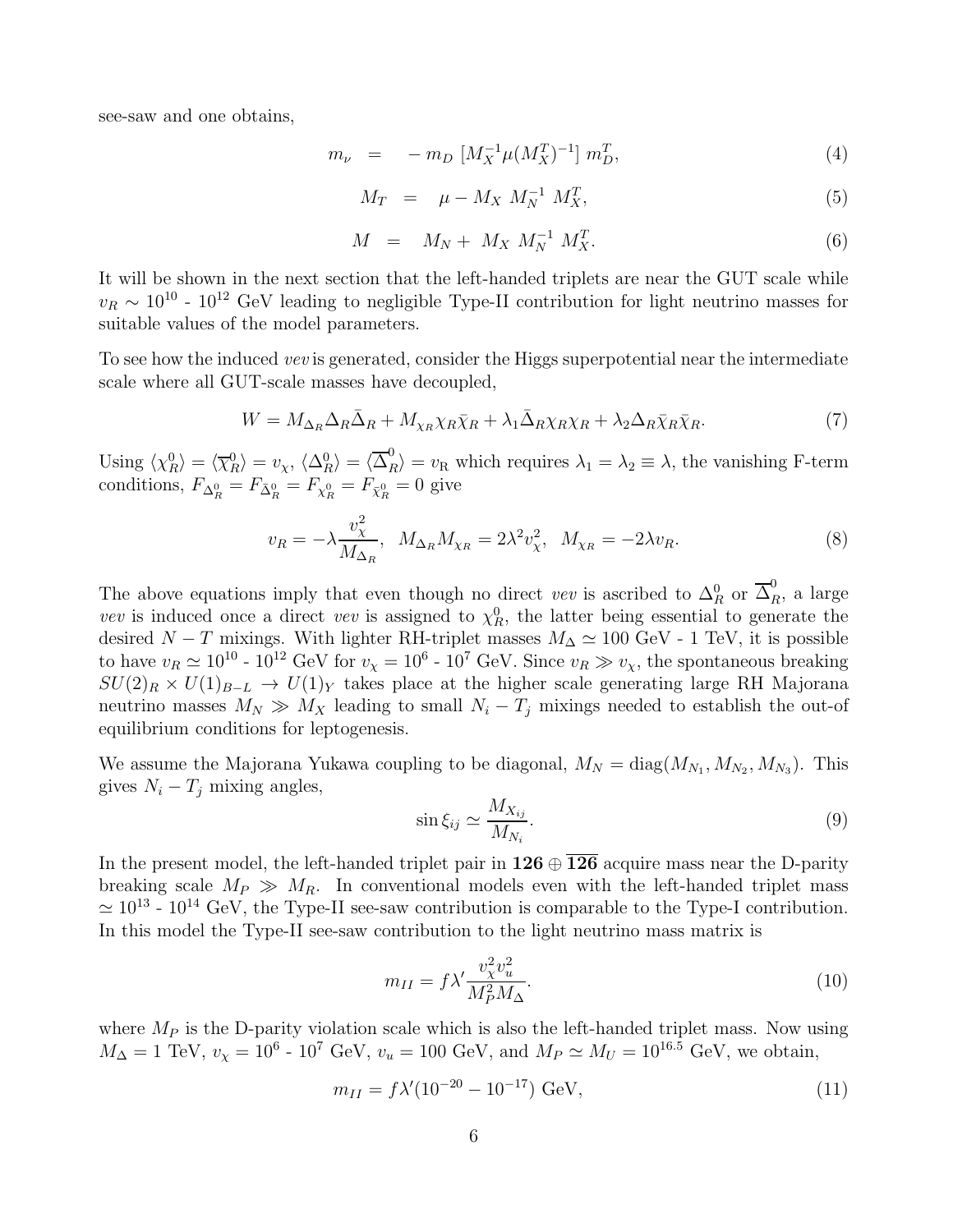which is at least seven orders of magnitude smaller than the highest value of hierarchical masses obtained from the neutrino oscillation data as proposed in [\[30\]](#page-22-0).

Subject to small RG corrections, the underlying quark-lepton unification in  $SO(10)$  approximates the Dirac neutrino mass matrix with the up-quark mass matrix. The light neutrino mass matrix is constructed using the available data on neutrino masses and mixings with a reasonable assumption on the leptonic phase of the PMNS matrix. Our strategy is to determine the mass eigenvalues and mixings of fermion singlets as well as their mixings with RH neutrinos to implement the leptogenesis scenario through their decays as will be discussed in Sec. [IV.](#page-11-0)

Before addressing the leptogenesis issue we show in the next section that manifest gauge coupling unification occurs in SUSY  $SO(10)$  with  $\mathcal{G}_{LR}$  intermediate gauge symmetry. No nonrenormalizable dim.5 operators are needed to support the unification idea.

# III Unification, high  $W_R$  mass, proton lifetime

Manifest unification of gauge couplings converging to a GUT-scale value in SUSY  $SO(10)$ models having left-right intermediate symmetry has been found possible earlier by inclusion of additional scalar degrees of freedom beyond those needed for spontaneous symmetry breaking [\[19,](#page-21-4) [20,](#page-21-5) [21\]](#page-21-6). More recently this method has been evoked to fit masses of all charged fermions and for explaining small neutrino masses with  $W_R$ -boson mass even at the TeV scale [\[22\]](#page-21-7). In [\[30\]](#page-22-0) unification of gauge couplings was accomplished by using threshold-like contributions of two nonrenormalizable dim.5 operators at the GUT scale. Manifest unification has been also found to be possible when both the left-right intermediate gauge symmetry and SUSY  $SO(10)$ are extended to contain  $S_4$  flavor symmetry [\[18\]](#page-21-3). The left-right gauge symmetry in that case also has unbroken D-parity as well as unbroken R-Parity down to the intermediate scale. In the present model there is no flavor symmetry. D-parity is broken at the GUT scale and R-Parity is spontaneously broken at a lower scale by the vev of RH doublets in  $16<sub>H</sub>$ . In addition the model has a testable novel feature of accessible doubly charged Higgs scalars.

In this section we show how manifest unification takes place with the gauge couplings of  $\mathcal{G}_{2213}$ converging at the GUT-scale without invoking the effect of any nonrenormalizable operators. We also show how the proton lifetime for the decay  $p \to e^+ \pi^0$  is brought closer to the current experimental limit [\[34\]](#page-22-4).

### III.1 Gauge coupling unification

We assume the superpartners of the SM particles to have masses of the order of a TeV. Using renormalization group equations (RGEs) for the gauge couplings up to one-loop [\[37\]](#page-22-7)

$$
\mu \frac{dg_i}{d\mu} = -\left(\frac{a_i}{16\pi^2}\right) g_i^3,\tag{12}
$$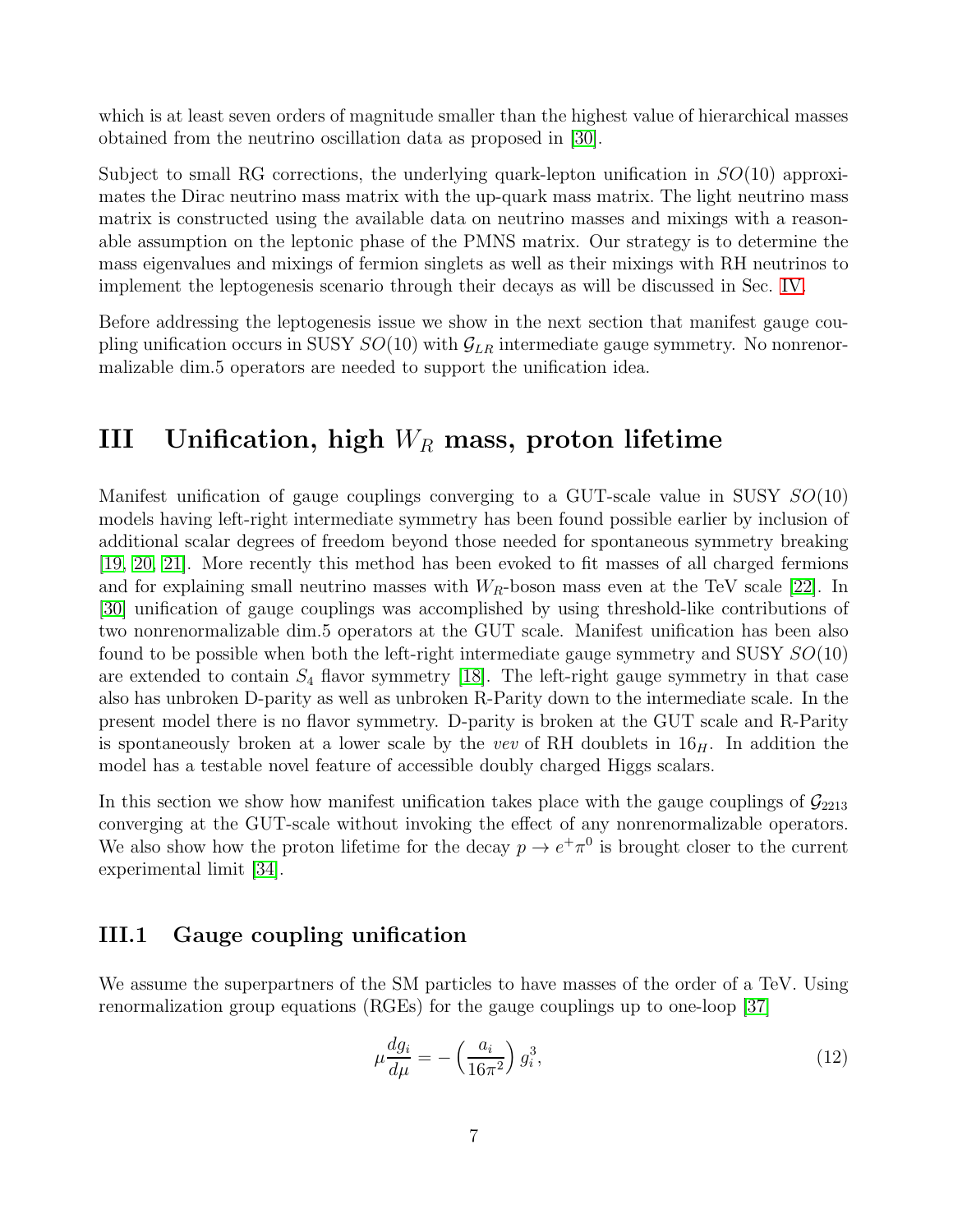where  $i$  ranges over the set of gauge couplings. Below we list the particles which, with their superpartners, contribute to the  $a_i$  coefficients in different energy ranges.

(i) 
$$
M_Z \leq \mu \leq M_{SUSY}
$$
:

Here the particle spectrum is the same as in the non-SUSY SM with three fermion generations,

$$
a_Y = \frac{41}{10}, \quad a_{2L} = -\frac{19}{6}, \quad a_{3C} = -7. \tag{13}
$$

(ii)  $M_{SUSY} \leq \mu \leq M_{\sigma}$ :

In this range, in addition to the MSSM particle spectrum, we have the doubly-charged Higgs bosons left as unabsorbed components of RH Higgs triplets and these modify only the  $a<sub>Y</sub>$ coefficients compared to the MSSM.

$$
a_Y = \frac{57}{5}, \quad a_{2L} = 1, \quad a_{3C} = -3. \tag{14}
$$

Because of relatively larger value of  $a_Y = \frac{57}{5}$  $rac{57}{5}$   $(a_Y = \frac{33}{5})$  $\frac{33}{5}$  for the MSSM), due to the  $\Delta^{\pm \pm}$  near the TeV scale, the  $U(1)_Y$  coupling grows faster, triggering a tendency of unification at substantially lower scales. This difficulty is bypassed by embedding  $G_{213}$  into the  $G_{2213}$  intermediate symmetry. At the boundary point, the  $U(1)_{B-L}$  coupling starts from a lower value while the  $SU(2)_R$  coupling is higher ensuring unification at the GUT scale. The exact unification of all four couplings of  $G_{2213}$  is achieved by introducing additional scalar submultiplets such as  $\sigma_L(3,0,1)$  and  $C_8(1,0,8)$  at scales  $M_{\sigma}$  and  $M_C$ , respectively. It has been noted earlier that such states in the adjoint representations of the standard model subgroups with  $Y = 0$  could be naturally light and arise as continuous moduli states of string theory, playing a significant role to reconcile the discrepancy between the GUT scale and the string scale [\[38\]](#page-22-8). In our case these submultiplets are contained in the  $SO(10)$  representations 210 and 45, whereas  $C_8(1, 0, 8)$  is also contained in the Higgs representation 54  $\subset SO(10)$ . Alternatively, every pair of triplet  $\sigma_{LS}$ can be replaced by a fermion triplet which has been noted to play the role of stable dark matter [\[39\]](#page-22-9) if its mass is low. This fermionic state along with others may be present in nonminimal  $SO(10)$  representations [\[40\]](#page-22-10).

We will show below that one set of solutions of RGEs needs a pair of triplet scalars ( $n_{\sigma} = 2$ ) or equivalently a fermionic triplet with mass  $\sim 100 \text{ GeV}$ . In that case, only the scalars  $C_8(1, 0, 8)$ may be treated as naturally light continuous moduli states of string theory, or, purely from  $SO(10)$  point of view, the mechanism of Refs. [\[18,](#page-21-3) [22\]](#page-21-7) can be utilized to make them light by exploiting the generalized superpotential [\[41\]](#page-22-11).

Another pertinent question arises if one wishes to use a pair of moduli states  $\sigma_L(3, 1, 0, 1)$  under  $\mathcal{G}_{LR}$ . How is the lightness of these states ensured in the context of D-Parity breaking at the GUT scale leading to lighter components of RH triplets in  $126_H \oplus \overline{126}_H$  and RH doublets in  $16_H \oplus 16_H$ . This question is readily answered by examining the part of the superpotential,

$$
W = W_1 + W_2 + W_3 + \dots
$$
  
\n
$$
W_1 = M_{126} \overline{126}_H 126_H + \lambda_{126} 210_H \overline{126}_H 126_H,
$$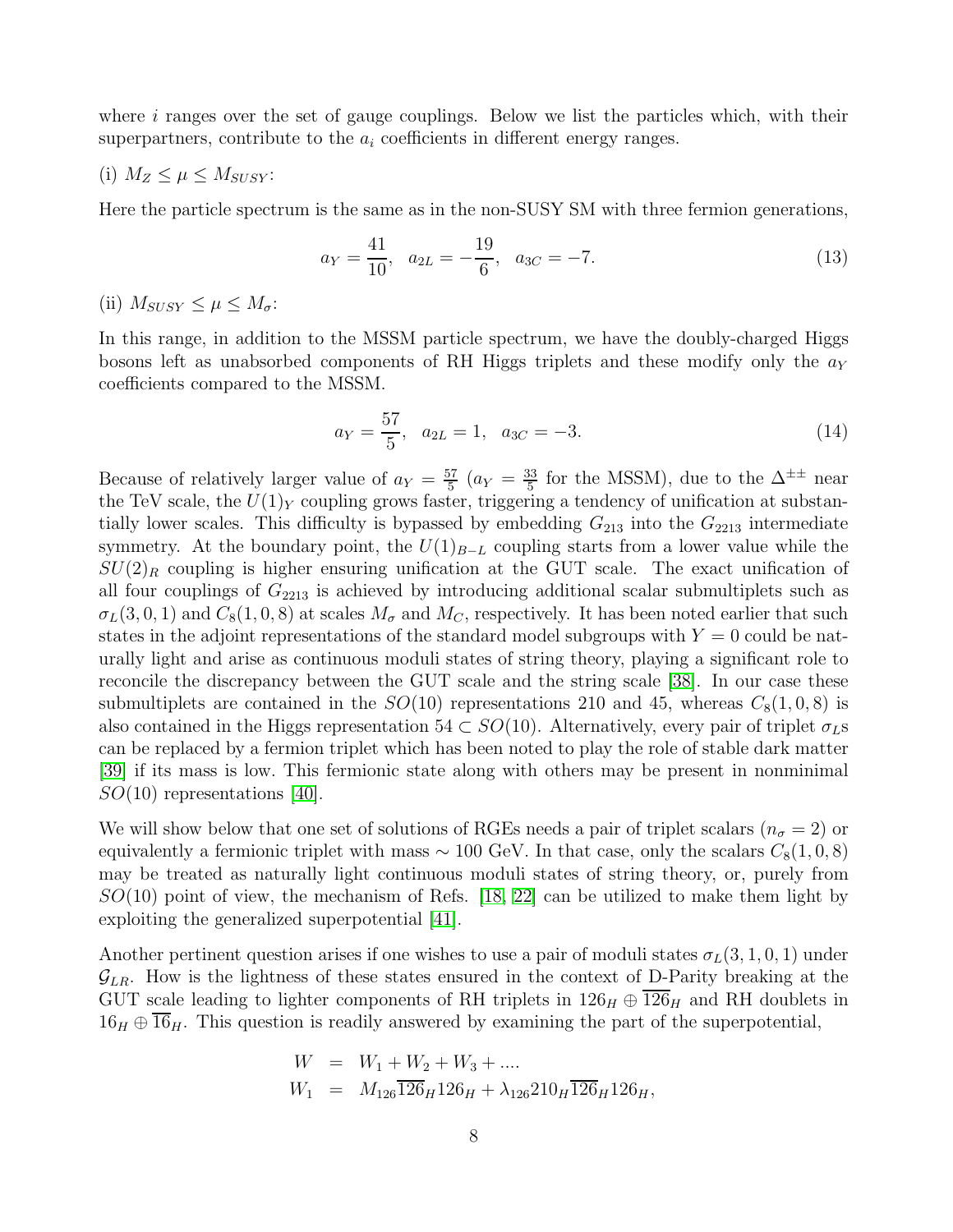$$
W_2 = M_{16} \overline{16}_H 16_H + \lambda_{16} 210_H \overline{16}_H 16_H, W_3 = M_{45} 45_H^2 + \lambda_{45} 210_H 45_H^2.
$$
 (15)

Noting that the singlet under  $\mathcal{G}_{PS}$  contained in  $210_H$  is D-odd, the RH triplets are made light when the parameters  $M_{126}$  and  $\lambda_{126}$  <  $210<sub>H</sub>$  are in the same phase. Similarly the RH doublets are made lighter than the GUT scale when  $M_{16}$  and  $\lambda_{16}$  <  $210<sub>H</sub>$  > are in the same phase. Thus, it is clear that the same mechanism also renders  $\sigma_L(3, 1, 0, 1) \subset 45_H$  substantially lighter than the GUT scale while keeping  $\sigma_R(1,3,0,1) \subset 45_H$  heavy when  $M_{45}$  and  $\lambda_{45} < 210_H >$  are in opposite phase.

Purely from SUSY SO(10) considerations with standard three fermion generations, the method of keeping the relevant Higgs scalars substantially lighter than the GUT scale has been discussed in Refs. [\[18,](#page-21-3) [22\]](#page-21-7) by exploiting the minimization of the generalized superpotential of Ref.[\[41\]](#page-22-11).

(iii) 
$$
M_{\sigma} \leq \mu \leq M_C
$$
:

In this range in addition to the contribution of the particles listed above we include those from  $n_{\sigma}$  members of Higgs scalar triplets  $\sigma_L(3,0,1)$  leading to  $a_{2L} = 1 + 2n_{\sigma}$ , and  $a_Y = \frac{57}{5}$  $\frac{57}{5}$ ,  $a_{3C} = -3$  as before.

(iv)  $M_C \leq \mu \leq M_R$ :

Over and above the contributions mentioned above, here we include the  $n_c$  color octets  $C_8(1, 0, 8)$ resulting in  $a_{3C} = -3 + 3n_C$  and  $a_Y = \frac{57}{5}$  $a_{2L} = 1 + 2n_{\sigma}$ , as before.

$$
(v) M_R \le \mu \le M_U:
$$

In the presence of  $\mathcal{G}_{LR}$  gauge symmetry we have contributions of all the sub-multiplets discussed above. In addition, from the  $126_H \oplus \overline{126}_H$  and  $16_H \oplus \overline{16}_H$  the following submultiplets must now be included:

 $\Phi(2, 2, 0, 1) \oplus \chi_R(1, 2, -1, 1) \oplus \overline{\chi}_R(1, 2, +1, 1) \oplus \Delta_R(1, 3, -2, 1) \oplus \overline{\Delta}_R(1, 3, +2, 1) \oplus n_{\sigma} \sigma_L(3, 1, 0, 1) \oplus$  $n_{C}C_{8}(1, 1, 0, 8).$ 

(vi)  $\mu \geq M_R$  with  $n_{\sigma} = n_C = 3$  we have

$$
a_{BL} = 33/2, \quad a_{2L} = 7, \quad a_{2R} = 6, \quad a_{3C} = 6 \tag{16}
$$

With the above particle content and keeping the possibilities of  $M_{\sigma}$ ,  $M_{C}$  smaller or larger than the intermediate scale  $M_R$ , allowed solutions are realised with  $M_R = 10^9$  -  $10^{12.5}$  GeV,  $M_U = 10^{15.75}$  -  $10^{16.5}$  GeV and  $\alpha_G^{-1} \simeq 5$  - 10. This covers the desired range  $M_R = 10^{11}$  -  $10^{12}$ GeV required to implement viable leptogenesis while satisfying the gravitino constraint.

For a typical example, the evolution of the gauge couplings and unification at the GUT scale are shown in Fig. [1](#page-9-0) for which we have obtained

$$
M_R = 10^{11} \text{ GeV}, \quad M_U = 10^{16} \text{ GeV}, \tag{17}
$$

with  $\alpha_G^{-1} = 5.3$  which is well within the perturbative limit. In Fig. [1](#page-9-0) the couplings for  $SU(2)_R$ and  $SU(3)_C$  are found to be almost ovelapping above the scale  $M_R$  because of a fortuitous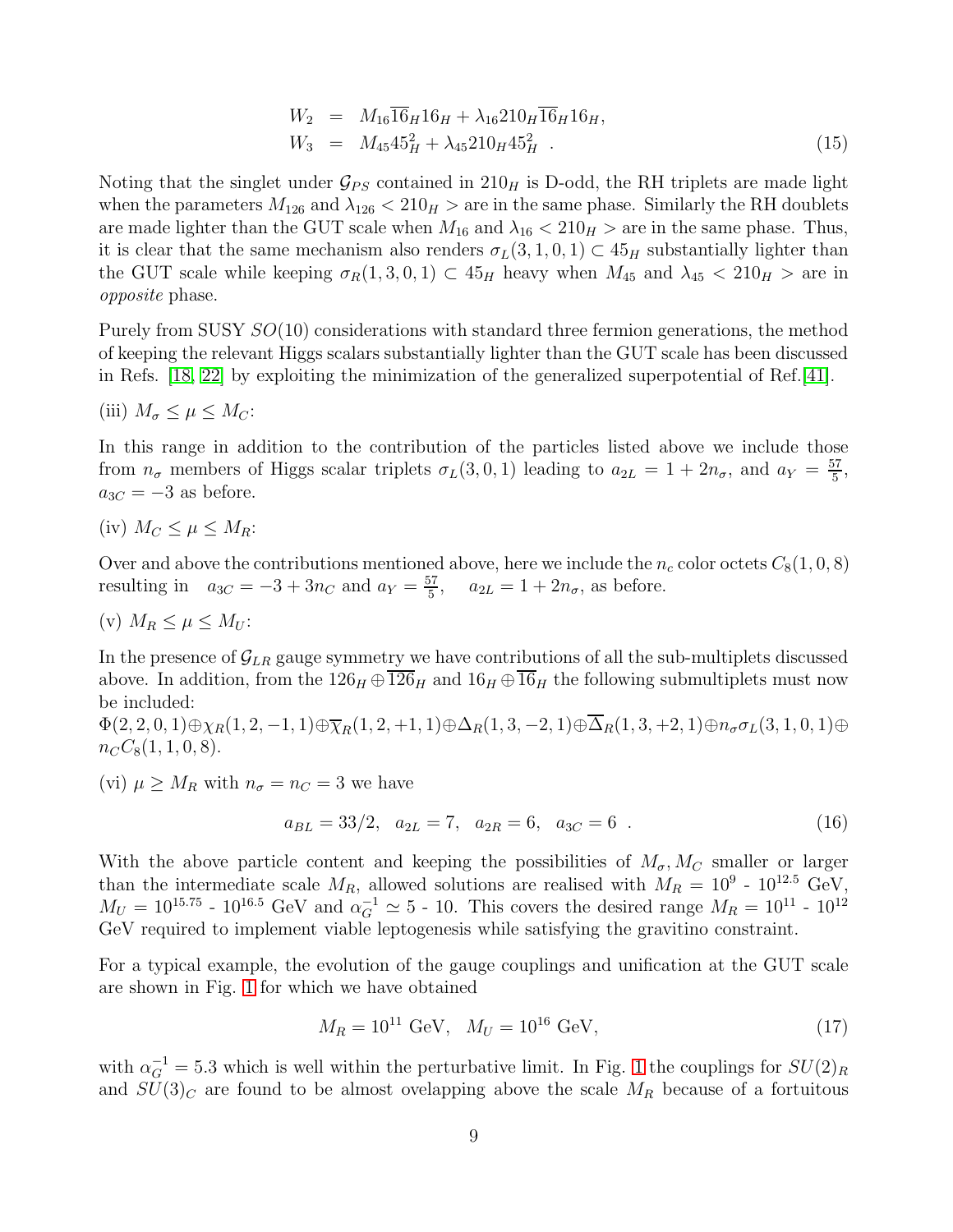| $n_{\sigma}$ | $n_C$ | $M_{\sigma}$        | $M_C$                |  |  |  |
|--------------|-------|---------------------|----------------------|--|--|--|
|              |       | (GeV)               | (GeV)                |  |  |  |
| 2            |       | 100                 | $7.16 \times 10^{6}$ |  |  |  |
| 3            |       | $3.8 \times 10^{6}$ | $8.67 \times 10^{9}$ |  |  |  |
|              |       | $8.63 \times 10^8$  | $8.67 \times 10^9$   |  |  |  |

<span id="page-9-1"></span>Table 1: The number of  $\sigma_L(3,0,1)$  and  $C_8(1,0,8)$  submultiplets with their respective mass scales which lead to solutions with  $M_U = 10^{16}$  GeV,  $M_R = 10^{11}$  GeV, and  $\alpha_G^{-1} = 5.3$ .

identity of their respective beta function coefficients and near equality of the boundary values at  $M_R$  in this example. The change in slopes at  $M_{\sigma}$  and  $M_C$  are clearly noticeable.



<span id="page-9-0"></span>Figure 1: Unification of gauge couplings with left-right symmetry breaking at  $M_R = 10^{11}$  GeV with  $n_{\sigma} = n_{C} = 3$  (see text). Below  $M_{U} = M_{P} = 10^{16}$  GeV,  $g_{L} \neq g_{R}$ . The SU(3)<sub>C</sub> coupling (short-dashed line) and the  $SU(2)_R$  coupling (dotted line) appear to merge for  $\mu > M_R$  because fortuitously, in this example, the beta-function coefficients for both are nearly equal in this energy range as are the boundary values of the two couplings at  $M_R$ .

In Table [1](#page-9-1) we present several choices of  $n_{\sigma}$  and  $n_{C}$  and their respective mass scales for which the same values of  $M_R = 10^{11}$  GeV and  $M_U = 10^{16}$  GeV are obtained as in Fig. [1.](#page-9-0) The same results follow when a pair of  $\sigma_L$ 's are replaced by a fermion triplet contained in additional  $SO(10)$  representations. These fermions while driving type-III see-saw for their appropriate mass ranges, may also serve as stable dark matter candidates if their mass is low [\[39,](#page-22-9) [40\]](#page-22-10).

### III.2 Observable gauge boson mediated proton decay

There are elegant methods and models to suppress Higgsino mediated proton decay or allow both types of decays through dim.5 or dim.6 operators  $[42, 43, 44]$  $[42, 43, 44]$  $[42, 43, 44]$ . In most of the single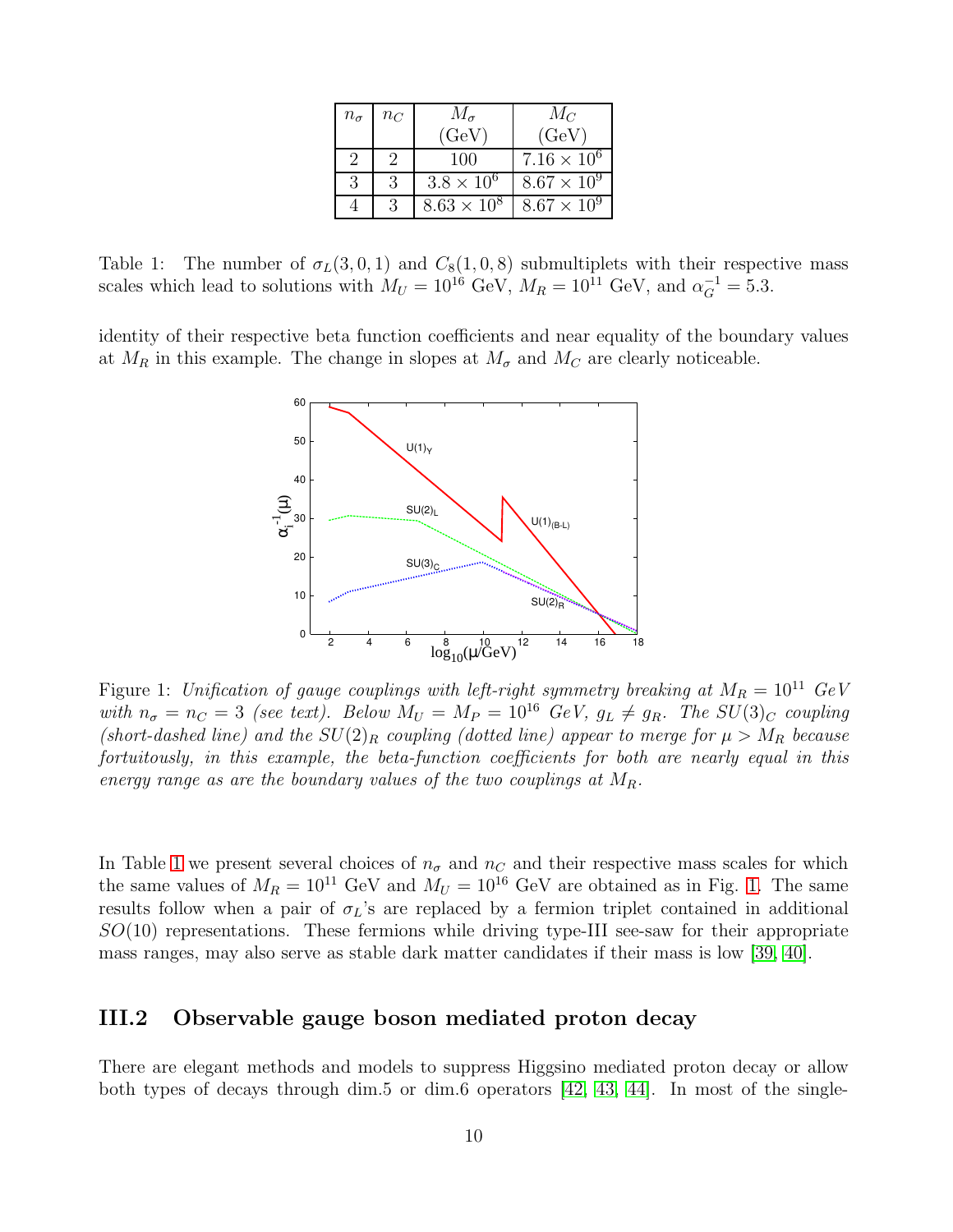step breaking models, barring a few [\[44\]](#page-22-14), neglecting threshold effects, the unification scale is  $M_U^0 = 2 \times 10^{16}$  GeV with  $\alpha_G^{-1} \simeq 25$  which imply large values of the lifetime for gauge boson mediated proton decay, e.g.  $p \to e^+ \pi^0$ , for which the current lower bound is [\[34\]](#page-22-4)  $(\tau_p)_{expt.} \ge 1.01 \times 10^{34}$ yrs. Extensive estimations of the decay rate have been made in minimal GUTs and their extensions with or without SUSY [\[33,](#page-22-3) [40,](#page-22-10) [44,](#page-22-14) [45\]](#page-22-15). Upto a good approximation, the decay width in the present model can be written as

$$
\Gamma(p \to e^+ \pi^0) = \frac{m_p}{64\pi f_\pi^2} \left(\frac{g_G^4}{M_U^4}\right) A_L^2 \overline{\alpha}_H^2 (1 + D + F)^2
$$
  
 
$$
\times \left[ (A_{SR}^2 + A_{SL}^2)(1 + |V_{ud}|^2)^2 \right].
$$
 (18)

In the above formula  $\overline{\alpha}_H$  is the hadronic matrix element,  $m_p =$  proton mass = 938.3 MeV,  $f_{\pi}$  =pion decay constant= 139 MeV, and the chiral lagrangian parameters are  $D = 0.81, F =$ 0.47. The short distance renormalization for relevant dim.6 operators evaluated with supersymmetry from  $M_U \to M_{SUSY}$  and without supersymmetry from  $M_{SUSY} = 1 \text{ TeV} \to M_Z$  in the present model with appropriate anomalous dimensions [\[46\]](#page-23-0) gives  $A_{SL} \simeq A_{SR} \equiv A_{SD}$ 2.38. The long distance renormalization factor is known to be  $A_L = 1.25$ . Noting that  $A_R = A_L A_{SD} \simeq 2.98$ , and  $F_q = 2(1 + |V_{ud}|^2)^2 \simeq 7.6$ , we then express the lifetime as

<span id="page-10-0"></span>
$$
\Gamma^{-1}(p \to e^+ \pi^0) = (1.0 \times 10^{34} \text{yrs.}) \left(\frac{0.012 \text{ GeV}^3}{\alpha_H}\right)^2 \left(\frac{2.98}{A_R}\right)^2 \left(\frac{1/5}{\alpha_G}\right)^2
$$
  
 
$$
\times \left(\frac{7.6}{F_q}\right) \left(\frac{M_U}{1.3 \times 10^{16} \text{GeV}}\right)^4 , \tag{19}
$$

where we have used  $\alpha_H = \overline{\alpha}_H(1 + D + F) \simeq 0.012 \text{ GeV}^3$  as per recent lattice estimations [\[47\]](#page-23-1). In a number of single-step breaking models or other intermediate breaking models with  $M_U = M_U^0 = 2 \times 10^{16}$  GeV and  $\alpha_G^{-1} \simeq 25$ , the one-loop estimation gives large proton lifetime  $\tau_p(p \to e + \pi^0) \sim O(10^{36})$  yrs. which is beyond the experimentally accessible limits of ongoing and planned proton decay searches for the  $p \to e^+ \pi^0$  mode.

In the present model some of our predictions at one-loop level using eq.[\(19\)](#page-10-0) and RGE solutions are given in Table [2.](#page-11-1) Although two-loop and threshold corrections are likely to improve these results, at one-loop level itself our predictions on the lifetime are substantially less than a large number of single step breaking models except few [\[44\]](#page-22-14) and other intermediate breaking models in conventional SUSY  $SO(10)$  GUTs. Our model predictions are found to remain within one order of the current experimental limit and are likely to be accessible to ongoing and planned experiments for proton decay searches [\[34,](#page-22-4) [35\]](#page-22-5). Out of the two observable model predictions, namely the low mass RH doubly charged Higgs (discussed later) and proton decay, if any one is first observed experimentally, the observation on the other should follow.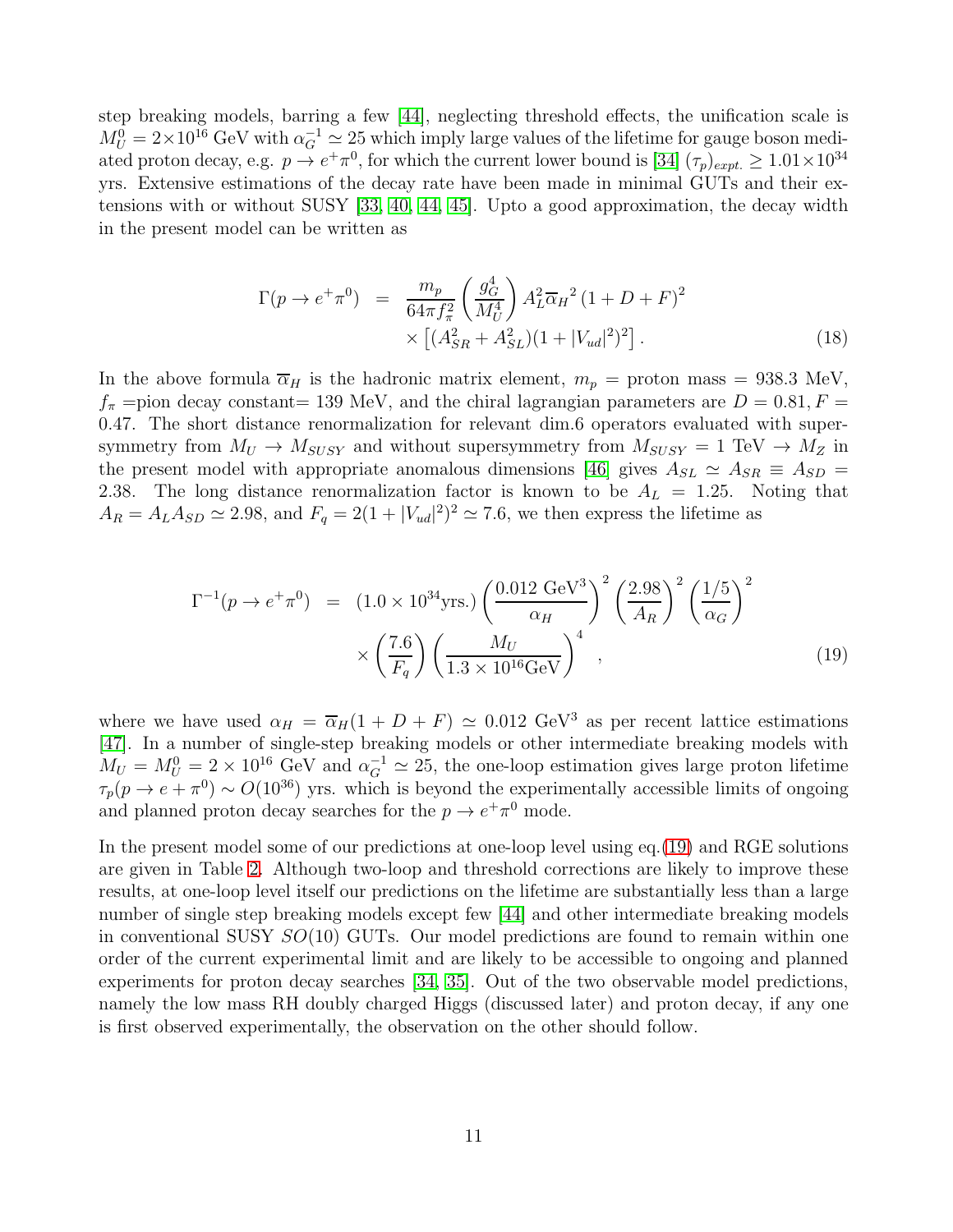| $M_R$     | $M_U$                | $\alpha_G^-$ | $\tau_p(p \to e^+ \pi^0)$       |
|-----------|----------------------|--------------|---------------------------------|
| (GeV)     | (GeV)                |              | (yrs.)                          |
| $10^{11}$ | $1.4 \times 10^{16}$ | 5.3          | $1.5 \times \overline{10^{34}}$ |
| $10^{11}$ | $2\times10^{16}$     | 4.2          | $4 \times 10^{34}$              |
| $10^{12}$ | $2 \times 10^{16}$   | 4.1          | $3.8 \times 10^{34}$            |
| $10^{13}$ | $2 \times 10^{16}$   | 3.3          | $2.5 \times 10^{34}$            |
| $10^{9}$  | $1.4 \times 10^{16}$ | 6.2          | $8.6 \times 10^{3\overline{4}}$ |

<span id="page-11-1"></span>Table 2: Gauge boson mediated decay lifetime for  $p \to e^+\pi^0$  in SUSY  $SO(10)$  with  $G_{2213}$ intermediate symmetry as described in the text.

# <span id="page-11-0"></span>IV Leptogenesis through singlet fermion decay

#### IV.1 Leptogenesis and canonical see-saw

In the standard formulation of leptogenesis the lightest right-handed neutrino decays into either  $l^-\phi^+$  and  $\nu\phi^0$  or into their conjugate channels  $l^+\phi^-$  and  $\bar{\nu}\bar{\phi}^0$  and the desired CP-asymmetry is generated by the interference of the tree level amplitude with one-loop amplitudes (vertex and self-energy corrections). Denoting the mass eigenvalue of the *i*th RH neutrino as  $M_{N_i}$ , using the canonical Type-I see-saw formula the decay rate of  $N_1$  is,

<span id="page-11-2"></span>
$$
\Gamma_1 = \frac{1}{8\pi} M_{N_1} (Y_D^{\dagger} Y_D)_{11} = \frac{1}{8\pi v_u^2} \tilde{m}_1 M_{N_1}^2 \;, \tag{20}
$$

where  $\tilde{m}_1$  is roughly the lightest left-handed Majorana neutrino mass,  $v_u$  the vev of the up-type Higgs, and  $Y_D$  the Dirac-type neutrino Yukawa matrix which, upto RG corrections, is the same as the up-quark Yukawa matrix. A net lepton asymmetry is generated when the decay process goes out of equilibrium at temperature  $\sim M_{N_1}$  satisfying the condition,

$$
\Gamma_1 \leq H(T = M_{N_1}),
$$
  
\n
$$
H(T) = 1.66g_*^{1/2} \frac{T^2}{M_{Pl}},
$$
\n(21)

where  $H$  is the Hubble expansion rate. In the normal hierarchical case the generated CPasymmetry is expressed as,

$$
\epsilon_1 = -\frac{3}{8\pi v_u^2} \frac{M_{N_1}}{M_{N_2}} \frac{Im[(m_D^{\dagger}m_D)_{12}]^2}{(m_D^{\dagger}m_D)_{11}}.
$$
\n(22)

The canonical see-saw mechanism gives rise to the lower bound  $M_{N_1} \geq 2.9 \times 10^9$  GeV [\[13\]](#page-20-12). Since this exceeds the upper bound on the gravitino mass by several orders, the tension between standard leptogenesis and the gravitino constraint in SUSY theories is explicit.

In a large class of solutions of the present model, examples of which are considered in the following subsections, the decay of two of the three singlet neutrinos to  $l^-\phi^+$  and  $\nu\phi^0$  (and the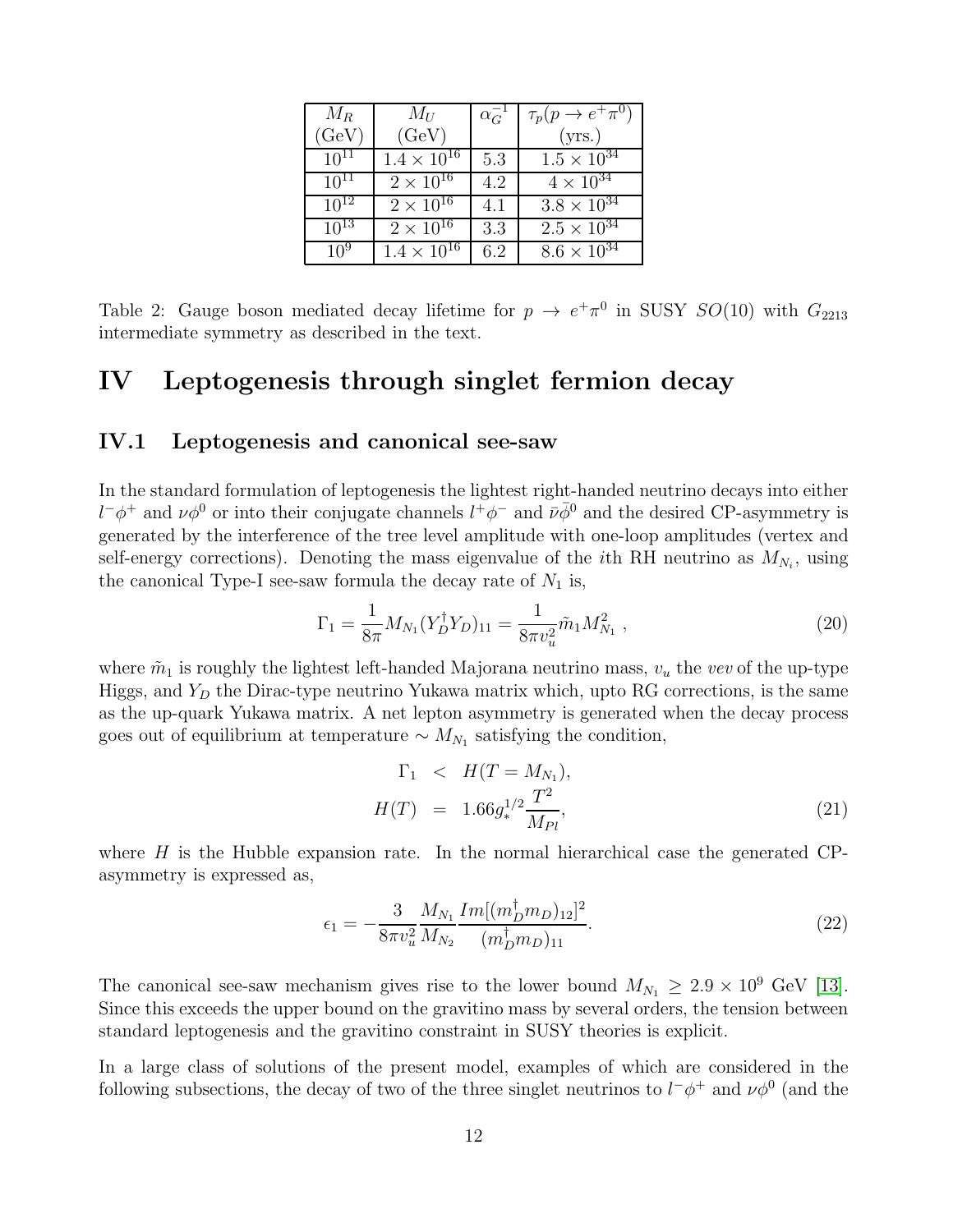charge conjugate states) is kinematically forbidden. Also, the mass of the remaining singlet neutrino is  $\simeq 10^5$  -  $10^6$  GeV, determined by the neutrino oscillation data, and is substantially smaller than that of the RH-neutrinos. Thus, its decay can reconcile with the gravitino constraint provided it goes out-of-equilibrium at temperatures  $\sim M_{T_1}$  and it generates the required lepton asymmetry. The out-of-equilibrium condition is found to be naturally achieved due to the small mixings of  $T_1$  with heavy right-handed neutrinos dictated by the model.

### IV.2 Model parameters for the inverse see-saw

In this subsection we show how the parameters needed for leptogenesis are obtained in this model using the inverse see-saw formula, neutrino oscillation data, up-quark masses and the CKM matrix elements. Apart from the RH neutrino mass matrix  $M_N$  assumed to be diagonal with the largest element of order  $v_R$ , eqs. [\(4\)](#page-5-0) - [\(6\)](#page-5-1) contain four mass matrices: the light neutrino mass matrix  $m_{\nu}$ , the neutrino Dirac mass matrix  $m_D$ , the  $N-T$  mixing matrix  $M_X$ , and the singlet fermion mass matrix  $\mu$ .

We construct  $m_{\nu}$  from the mass eigenvalues  $(m_{1,2,3})$  via the PMNS matrix,  $U_{PMNS}$ , for which we use  $\theta_{12} = 32^{\circ}$ ,  $\theta_{23} = 45^{\circ}$ ,  $\theta_{13} = 7^{\circ}$  and take the leptonic Dirac phase  $\delta_{PMNS} = 1.0$  radian.

$$
m_{\nu} = U_{PMNS}^{T} \text{ diag}(m_1, m_2, m_3) U_{PMNS} \tag{23}
$$

The Dirac neutrino mass matrix is fixed by the underlying quark-lepton symmetry of  $SO(10)$ . Neglecting small RG corrections, it is taken to be approximately equal to the up-quark mass matrix. Using the PDG values [\[48\]](#page-23-2) of the CKM matrix elements, its Dirac phase, and the running masses of the three up-type quarks, namely,  $m_u = 2$  MeV,  $m_c = 1.5$  GeV,  $m_t = 171$ GeV, we have,

$$
m_D \simeq M_U = V_{CKM}^{\dagger} \text{ diag}(m_u, m_c, m_t) V_{CKM}, \qquad (24)
$$

where we have used the CKM phase  $\delta_{CKM} = 1.0$  radian, and the quark mixing angles  $\sin \theta_{12}^q =$  $0.2243$ ,  $\sin \theta_{23}^q = 0.0413$ , and  $\sin \theta_{13}^q = 0.0037$ .

The mass matrices  $M_X$  and  $\mu$  are not constrained by experimental data. To minimize the unknown parameters we assume a simple form for the  $N-T$  mixing matrix  $M_X$ ,

<span id="page-12-0"></span>
$$
\mathbf{M}_{\mathbf{X}} = \begin{pmatrix} M_{X_{11}} & 0 & 0 \\ 0 & 0 & M_{X_{23}} \\ 0 & M_{X_{32}} & 0 \end{pmatrix},
$$
 (25)

where using eqs.  $(1)$  and  $(2)$  we have defined

$$
M_{X_{ij}} = F_{ij}v_{\chi} \tag{26}
$$

With the knowledge of  $m_{\nu}$ ,  $m_D$  and  $M_X$  we then use the inverse see-saw mass formula – eq.  $(4)$  – to obtain elements of the matrix  $\mu$  for hierarchical as well as invertedly hierarchical light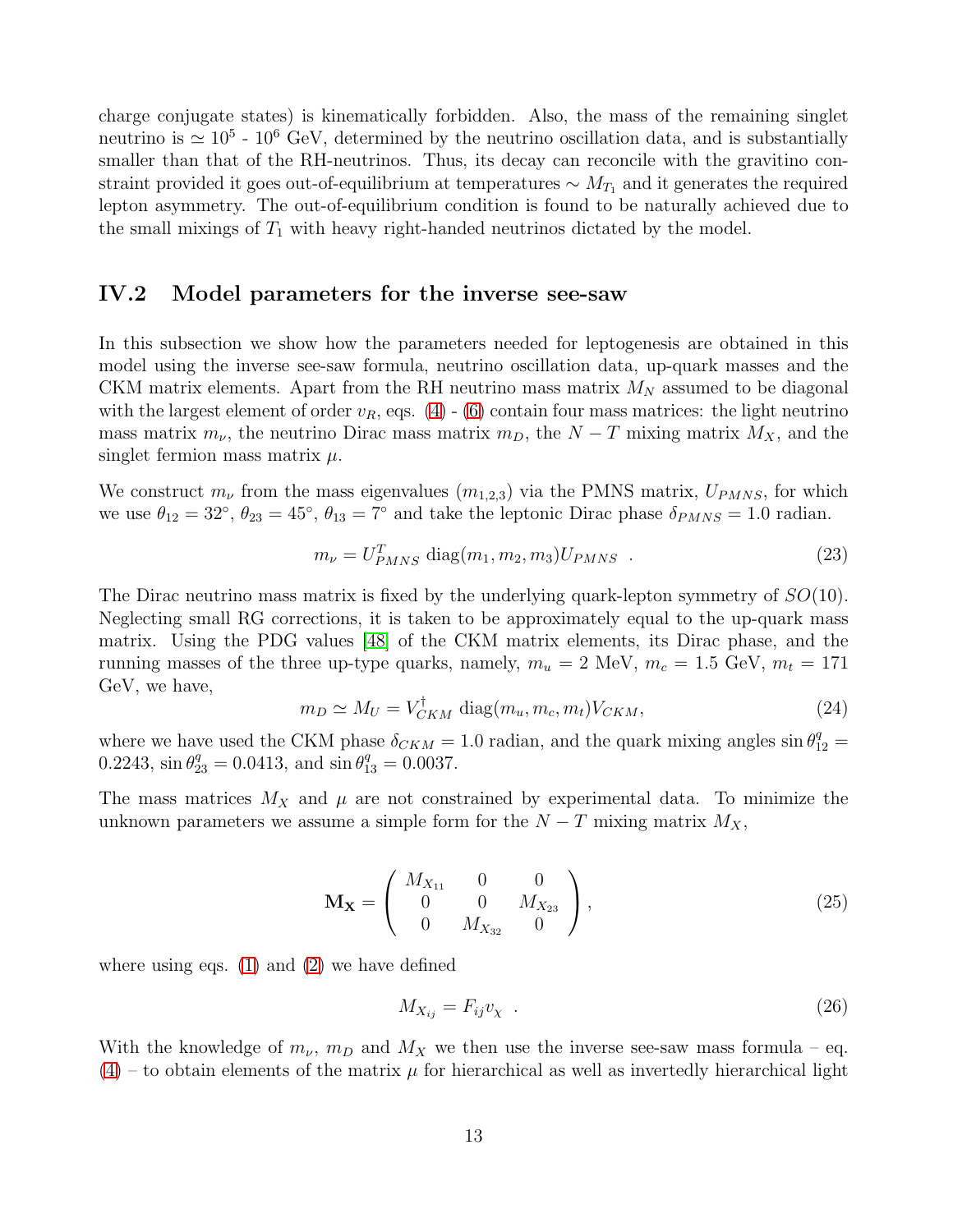neutrino masses. The  $\mu$  and  $M_X$  matrices are used in eq. [\(5\)](#page-5-2) to compute the mass eigenvalues of the singlet fermions and their mixings by the diagonalization procedure with,

$$
\hat{T}_i = \sum_j \tilde{U}_{ij} T_j,\tag{27}
$$

where we denote the mass eigenstates by  $\hat{T}_i$  and the corresponding mixing matrix by  $\tilde{U}$ . Thus the two inputs matrices  $M_N$  (chosen diagonal) and  $M_X$  – eq. [\(25\)](#page-12-0) – completely determine the singlet neutrino,  $T_i$ , masses and mixings consistent with the data on the light neutrino mass spectrum, mixing, and grand unification.

#### IV.3 Analytic formulas for decay rate and asymmetry parameter

The physical processes responsible for leptogenesis are shown in Fig. [2](#page-13-0) where crosses denote appropriate  $N-T$  mixings. The flavor dependent decay rate for the singlet fermion  $T_i$  of mass  $M_{T_i}$  through its mixing with  $N_i$  – recall eq. [\(9\)](#page-5-3) – can now be expressed as,

$$
\Gamma_{T_i} = \frac{1}{8\pi v_u^2} M_{T_i} \sum_{jk} |\tilde{U}_{ij}|^2 \sin^2 \xi_{jk} (m_D^{\dagger} m_D)_{kk}.
$$
 (28)



<span id="page-13-0"></span>Figure 2: The tree and one-loop level contribution to the decay of  $T_1$  that generate the lepton asymmetry.

We find that, depending on the choices of  $M_N$  and  $M_X$ , there is a wide possibility for the singlet neutrino mass eigenvalues. In particular, the model permits a class of solutions where only one state has mass above the  $l\phi$  threshold ( $\sim 100 \text{ GeV}$ ) while two others have masses substantially below. Denoting this eigenstate as  $\hat{T}_1$  we discuss leptogenesis through its decay in the rest of this paper. Because of the simple assumption on the  $M_X$  matrix given in eq. [\(25\)](#page-12-0) the decay rate and the asymmetry parameter are reduced to the forms,

$$
\Gamma_{T_1} = \frac{1}{8\pi} M_{T_1} \frac{K_1}{K_2} \left[ (|\tilde{U}_{11}|)^2 \sin^2 \xi_{11} (Y_D^{\dagger} Y_D)_{11} + (|\tilde{U}_{12}|)^2 \sin^2 \xi_{32} (Y_D^{\dagger} Y_D)_{33} \right. \\ \left. + (|\tilde{U}_{13}|)^2 \sin^2 \xi_{23} (Y_D^{\dagger} Y_D)_{22} \right], \tag{29}
$$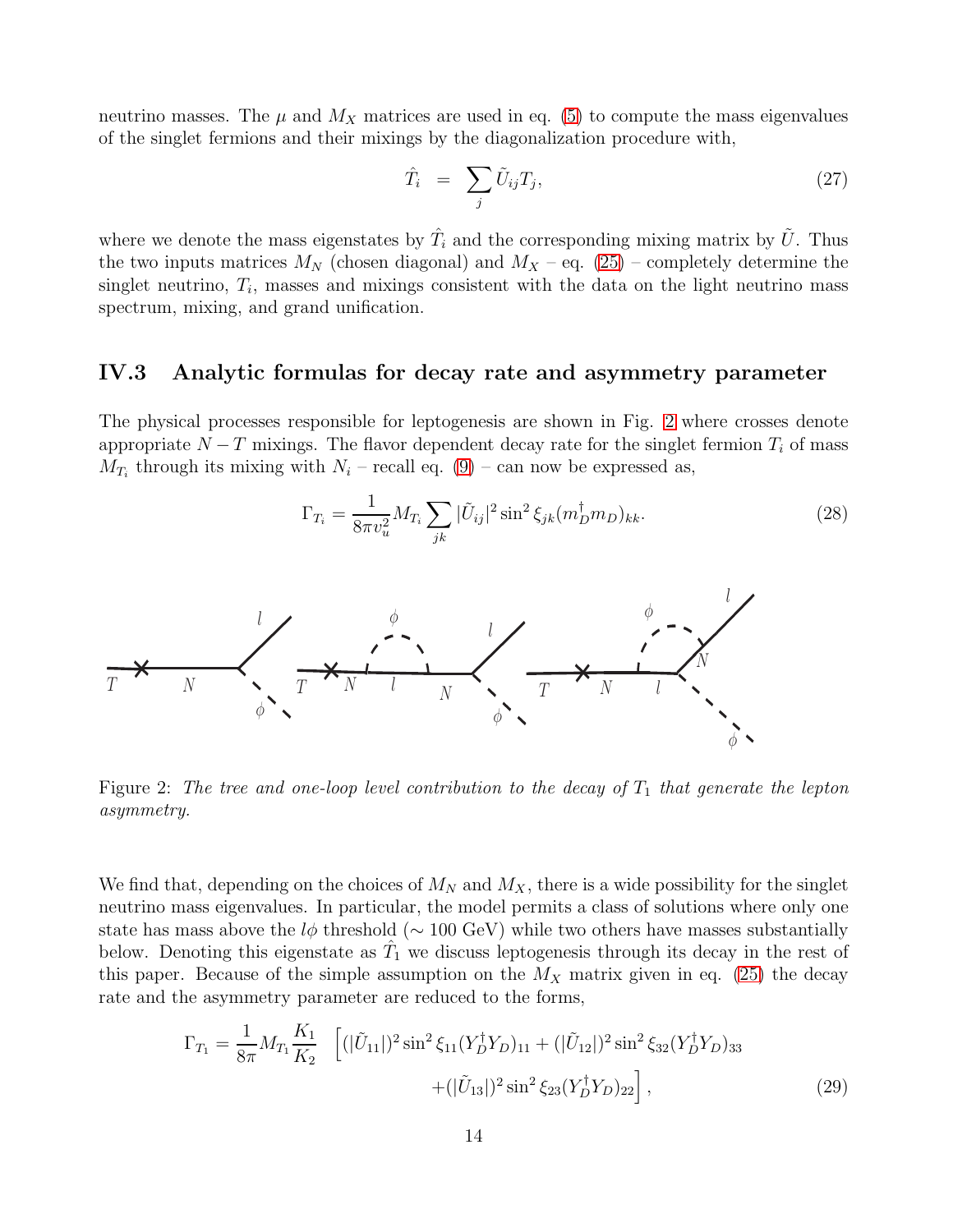| Hier. | $M_{X_{11}}$       | $M_{X_{23}}$       | $M_{X_{32}}$        | $M_{T_i}$          | $m_i$          | $U_{11}$ | $U_{12}$ | $U_{13}$ | $\epsilon_1$ |
|-------|--------------------|--------------------|---------------------|--------------------|----------------|----------|----------|----------|--------------|
|       | $(10^5 {\rm GeV})$ | $(10^5 {\rm GeV})$ | $(10^5 \text{GeV})$ | (GeV)              | $(10^{-2}$ eV) |          |          |          | $(10^{-7})$  |
|       |                    |                    |                     | $1.11 \times 10^5$ | 1.1            |          |          |          |              |
| NH    | 1.2                | 0.18               | 18                  | 92                 | 1.4            | $-0.992$ | $-0.125$ | 0.035    | 1.11         |
|       |                    |                    |                     | 7.7                | 5.2            |          |          |          |              |
|       |                    |                    |                     | $1.83\times10^{6}$ | 5.3            |          |          |          |              |
| IH    | 1.2                | 60.0               | 1.8                 | 65                 | 5.4            | $-0.085$ | $-0.001$ | 0.996    | 1.40         |
|       |                    |                    |                     |                    | 2.0            |          |          |          |              |

<span id="page-14-0"></span>Table 3: Sample solutions with one singlet,  $T_1$ , at the right mass scale for leptogenesis. For both normal (NH) and inverted (IH) hierarchies the masses of the singlet neutrinos and the light neutrinos are displayed.  $M_N = \text{diag}(2 \times 10^7, 5 \times 10^{10}, 9 \times 10^{10})$  GeV has been chosen for both cases.  $\kappa = 0.40 - 0.55$  for agreement with the observed baryon asymmetry.

where  $K_1$ ,  $K_2$  are modified Bessel functions. Even though  $Y_D$  is of the same order as the up-quark Yukawa matrix, the smallness of  $\Gamma_{T_1}$  compared to the Type-I see-saw case – eq. [\(20\)](#page-11-2) – originates from two sources: (i) Allowed values of  $M_{T_1} \ll M_{N_i} (i = 1, 2, 3)$ , (ii)  $\sin^2 \xi_{jk} \ll$  $1 (j, k = 1, 2, 3)$ . These two features achieve the out-of-equilibrium condition at temperature  $\sim M_{T_1}$  satisfying the gravitino constraint. The asymmetry parameter can be expressed as,

<span id="page-14-1"></span>
$$
\epsilon_{1} = \frac{-3M_{T_{i}}P}{8\pi Q},
$$
\n
$$
P = [(|\tilde{U}_{11}|)^{2} \sin^{2} \xi_{11}/M_{N_{3}} - (|\tilde{U}_{12}|)^{2} \sin^{2} \xi_{32}/M_{N_{1}}] Im[Y_{1i}Y_{3i}^{*}]^{2}
$$
\n
$$
+ [(|\tilde{U}_{13}|)^{2} \sin^{2} \xi_{23}/M_{N_{3}} - (|\tilde{U}_{12}|)^{2} \sin^{2} \xi_{32}/M_{N_{2}}] Im[Y_{2i}Y_{3i}^{*}]^{2}
$$
\n
$$
+ [(|\tilde{U}_{11}|)^{2} \sin^{2} \xi_{11}/M_{N_{2}} - (|\tilde{U}_{13}|)^{2} \sin^{2} \xi_{23}/M_{N_{1}}] Im[Y_{1i}Y_{2i}^{*}]^{2},
$$
\n
$$
Q = |\tilde{U}_{11}|^{2} \sin^{2} \xi_{11}(Y_{D}^{\dagger}Y_{D})_{11} + |\tilde{U}_{12}|^{2} \sin^{2} \xi_{32}(Y_{D}^{\dagger}Y_{D})_{33}
$$
\n
$$
+ |\tilde{U}_{13}|^{2} \sin^{2} \xi_{23}(Y_{D}^{\dagger}Y_{D})_{22} .
$$
\n(30)

In Table [3](#page-14-0) we present for two typical solutions the right-handed Majorana neutrino masses, matrix elements of  $M_X$ , the mixing matrix U, and the T-particle masses when the light neutrino masses are hierarchical or invertedly hierarchical.  $\epsilon_1$  is obtained through eq. [\(30\)](#page-14-1).

### IV.4 The baryon asymmetry

For large departure from equilibrium in the  $T_1$  decay, the lepton asymmetry per unit entropy at temperature  $T > M_{T_1}$  is [\[49\]](#page-23-3)

$$
\frac{n_L}{s} \simeq \frac{\kappa \epsilon_1}{s} \frac{g_{T_1} T^3}{\pi^2} = \frac{45}{2\pi^4} \frac{g_{T_1}}{g_*} \kappa \epsilon_1 = 4.33 \times 10^{-3} \kappa \epsilon_1,\tag{31}
$$

where  $\kappa$  is the efficiency factor and  $g_{T_1} = 2$  the number of degrees of freedom of  $T_1$ . The entropy density  $s = (2/45)g_*\pi^2T^3$  where  $g_* = 106.75$ , the effective number of relativistic degrees of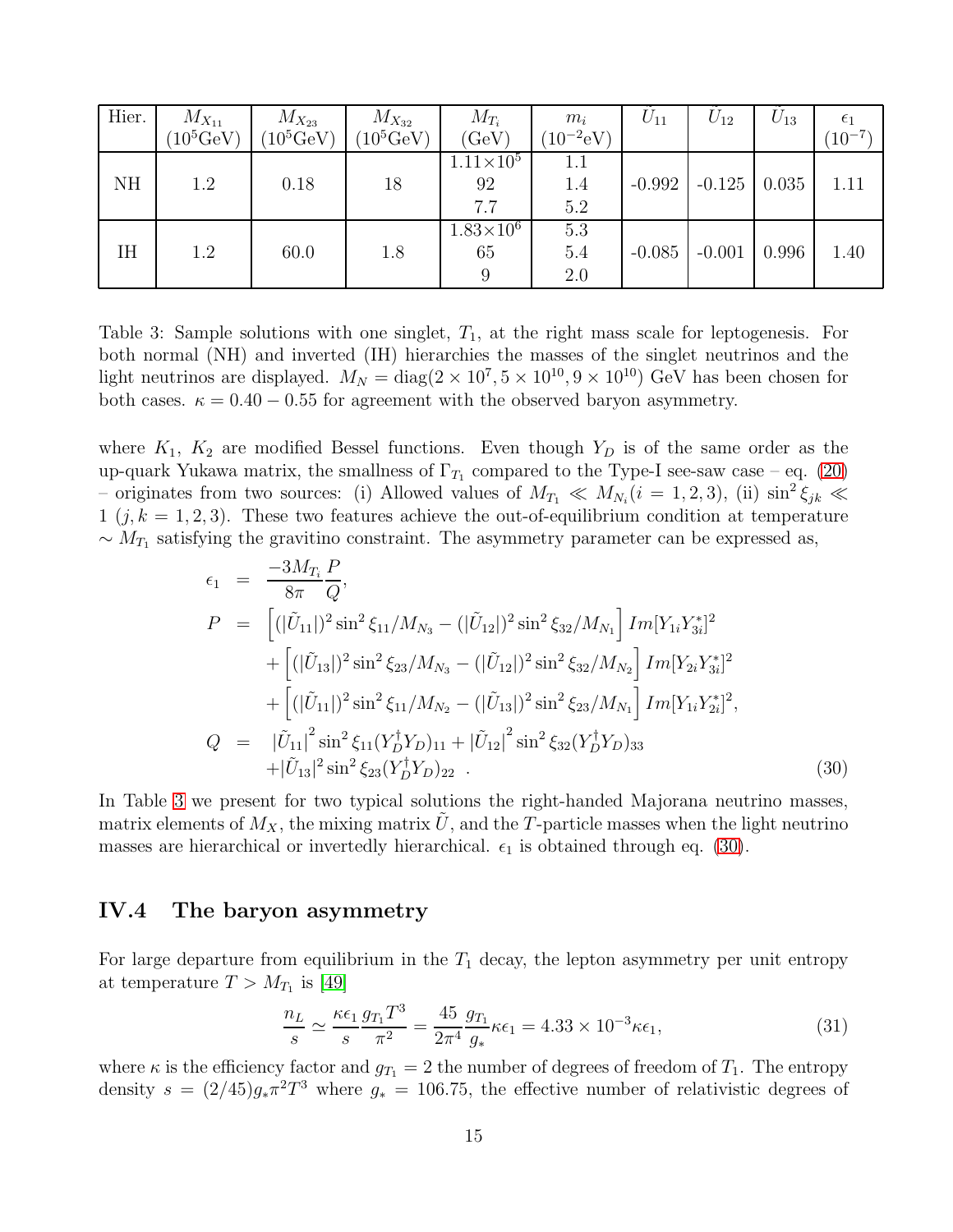freedom contributing to entropy in the standard model. Denoting by  $N_H$  the number of Higgs doublets  $(N_H=1$  in this model), the baryon to entropy ratio is:

$$
\frac{n_B}{s} = -\frac{24 + 4N_H}{66 + 13N_H} \frac{n_L}{s} = -\frac{28}{79} \frac{n_L}{s} = -1.53 \times 10^{-3} \kappa \epsilon.
$$
 (32)

Noting that  $s = 7.04n_{\gamma}$ , where  $n_{\gamma}$  is the photon density, the observed baryon asymmetry is,

$$
\eta_B \equiv \frac{n_B}{n_\gamma} \simeq 10^{-2} \kappa \epsilon_1. \tag{33}
$$

This is to be compared with [\[50\]](#page-23-4):

$$
(\eta_B)_{\text{expt}} = (6.15 \pm 0.25) \times 10^{-10}.
$$
\n(34)

We find that for both the cases (NH as well as IH) the predictions are in agreement with the observed value. In Table [3](#page-14-0) we have exhibited only two out of a large number of allowed solutions with efficiency factors  $\kappa = 0.4 - 0.5$ .

For comparison, in Refs. [\[49,](#page-23-3) [51\]](#page-23-5) maximal efficiency,  $\kappa \simeq 1$ , has been considered to obtain the requisite baryon asymmetry. In Ref. [\[51\]](#page-23-5) constraints on the Dirac Yukawa coupling of the RH neutrino has been examined and it turns out to be small. In our model the effective Yukawa coupling of the decaying particle  $T_1$  (instead of  $N_1$ ) to the  $l\phi$  pair is essentially modified by the product of two extra factors each of which is a mixing substantially smaller than unity. Thus, the effective Yukawa coupling of the decaying singlet neutrino remains small.

The present model permits a variety of solutions with  $\epsilon_1 \simeq 10^{-6}$  -  $10^{-8}$  which match the observed baryon asymmetry when the efficiency factors  $\kappa \simeq \mathcal{O}(10^{-2}) - \mathcal{O}(1)$ .

### V Right-handed doubly charged Higgs at colliders

In this section we briefly discuss how this model can be experimentally tested at high energy colliders such as the Tevatron, LHC or ILC. The light doubly-charged Higgs boson provides a clear scope for this. We relate the production cross section of the  $\Delta_R^{\pm\pm}$  with that of a  $\Delta_L^{\pm\pm}$  of the same mass<sup>[3](#page-15-0)</sup>. This relationship permits the setting of upper and lower bounds on the pair production cross sections at the Tevatron or LHC in a model-independent manner.

As explained in Sec. [II,](#page-3-1) the RH-triplets in  $126_H \oplus \overline{126}_H$  carrying  $B - L = \pm 2$  are made light in this model through the D-parity breaking mechanism with the component masses  $M_{\Delta_R} \simeq$ 100 GeV to a few TeV. This enhances the induced vev,  $v_R$ , resulting in high scale LR gauge symmetry breaking with large  $W_R^{\pm}$ ,  $Z_R$  gauge boson masses and heavy RH Majorana neutrinos. The largeness of the RH Majorana masses in the model lead to naturally small T-N mixings essential to satisfy the out-of-equilibrium condition for the T-decay to drive leptogenesis.

<span id="page-15-0"></span><sup>&</sup>lt;sup>3</sup>In our model the  $\Delta_L^{\pm\pm}$  is very heavy due to D-Parity breaking.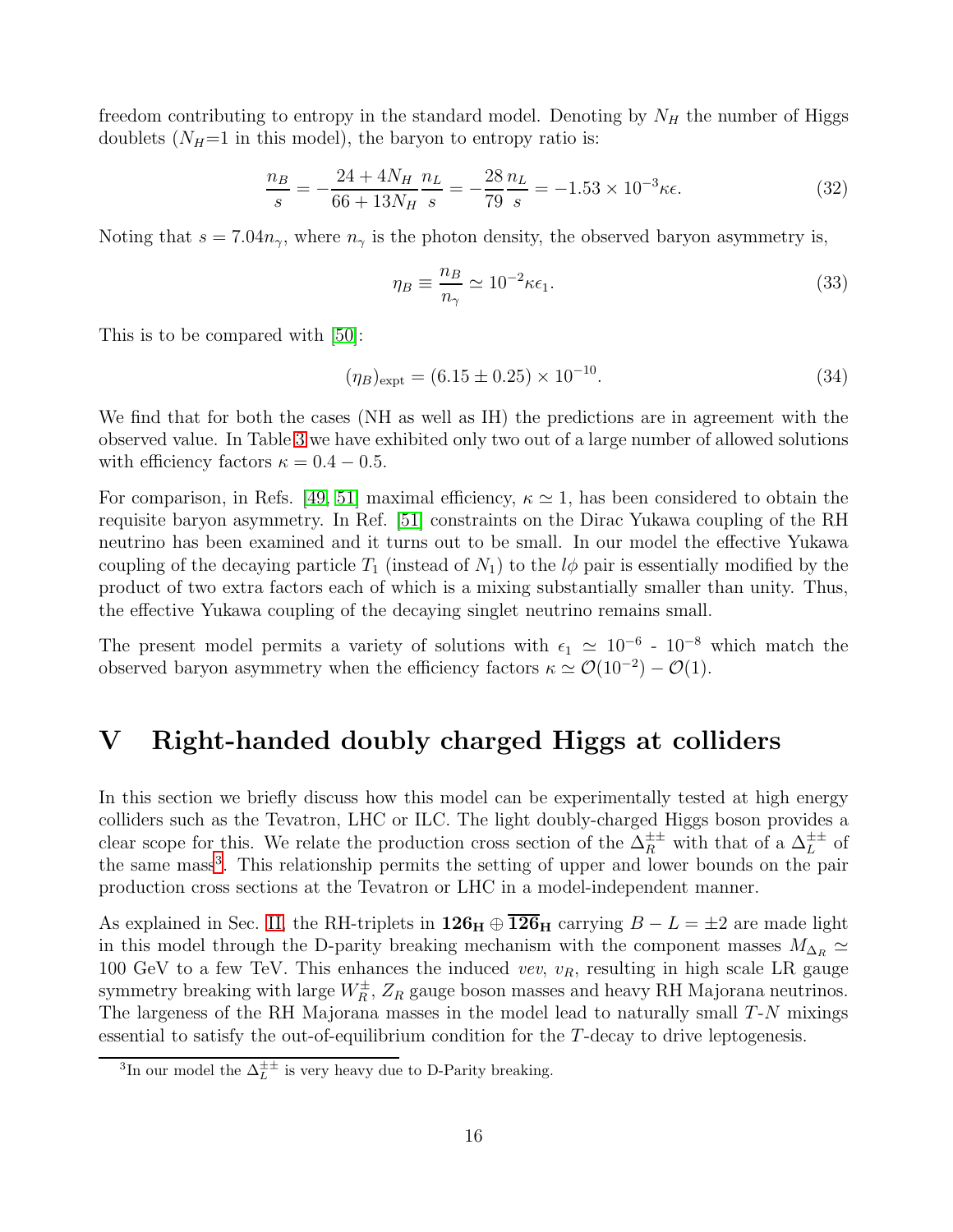Because of large masses of the RH gauge bosons,  $m_{W_R^{\pm}}$ ,  $m_{Z_R} \sim M_R = 10^9$  -  $10^{15}$  GeV, the decays  $\Delta_R^{\pm\pm} \to W_R^{\pm} W_R^{\pm}$  are kinematically forbidden and so only leptonic decays are possible. The  $SO(10)$  invariant Yukawa interaction with fermions given in eq.  $(1)$ ,  $f_{ij}.16_i.16_j.126_H$ , makes the doubly charged Higgs boson leptophilic, its only decay modes being  $\Delta_R^{\pm \pm} \to l_R^{\pm}$  $_{R_i}^{\pm}l_R^{\pm}$  $_{R_j}^{\pm}(i,j=1,2,3).$ 

Due to their heaviness,  $W_R$  and  $Z_R$  also play no rôle in  $\Delta^{\pm\pm}$  production at the Tevatron or LHC. The production will dominantly be through the electromagnetic or  $Z^*$ -exchange Drell-Yan mechanism.

The couplings  $f_{ij}$  determine the branching ratios of the  $\Delta_R^{\pm\pm}$  to the different leptonic final states. Although for the sake of economy and simplicity we have chosen  $f_{ij}$  to be diagonal in the previous section, our choice has been guided by negligibly small values of the non-diagonal elements suggested by current limits on lepton flavor violating decays such as  $\mu \to 3e$  and  $\tau \rightarrow 3e$  $\tau \rightarrow 3e$  $\tau \rightarrow 3e$ . Out of a large number of possible solutions, the two sets given in Table 3 have  $M_{N_1} = 2 \times 10^7$  GeV,  $M_{N_2} = 5 \times 10^{10}$  GeV,  $M_{N_3} = 9 \times 10^{10}$  GeV, which for  $v_R \simeq 10^{11}$ GeV corresponds to  $f_1 \equiv f_{ee} = 0.0002, f_2 \equiv f_{\mu\mu} = 0.5, f_3 \equiv f_{\tau\tau} = 0.9$ . Keeping in mind the wide classes of solutions permitted in this model, we will discuss possible implications for  $f_1 =$ 0.0002 - 0.001, and  $f_2 \leq f_3$ .

The mass ordering of the  $W_R^{\pm}$ ,  $Z_R$ , and  $\Delta_R^{\pm\pm}$  discussed above is specific to this model. Interestingly, low mass doubly charged Higgs bosons with similar interactions have been shown to be generic in a class of SUSYLR models with  $M_{W_R} \geq 10^9$  GeV which require non-renormalizable terms in the superpotential [\[52,](#page-23-6) [53,](#page-23-7) [54\]](#page-23-8). Within the non-SUSY left-right model prospects of Drell-Yan pair production of LH doubly charged Higgs bosons at high energy colliders and their detection [\[55\]](#page-23-9) and the impact of QCD corrections thereon [\[56\]](#page-23-10) have also been investigated.

#### V.1 Bounds from muonium-antimuonium conversion

Muonium(M)-Anti-muonium( $\overline{M}$ ) conversion,  $\mu^+e^- \to \mu^-e^+$  can be mediated by  $\Delta_R^{\pm\pm}$  giving rise to an effective coupling [\[57\]](#page-23-11),

<span id="page-16-0"></span>
$$
G_{M-\bar{M}} \simeq \frac{f_1 f_2}{4\sqrt{2}M_{\Delta}^2}.\tag{35}
$$

Experimental searches for this transition yields the upper bound [\[58\]](#page-23-12)

<span id="page-16-1"></span>
$$
G_{M-\bar{M}} \leq 3 \times 10^{-3} G_F,\tag{36}
$$

where  $G_F = 1.17 \times 10^{-5} \text{ GeV}^{-2}$  is the Fermi coupling. Combining eqs. [\(35\)](#page-16-0) and [\(36\)](#page-16-1) gives

$$
M_{\Delta} \ge \left(\frac{f_1 f_2}{12 \times 10^{-3} \sqrt{2} G_F}\right)^{1/2}.
$$
\n(37)

For example, choosing  $f_1 \sim f_2 \sim 1$ , a condition applicable to quasi-degenerate RH neutrinos but which is outside the presently allowed solutions, we obtain  $M_{\Delta} \geq 2.24$  TeV which is beyond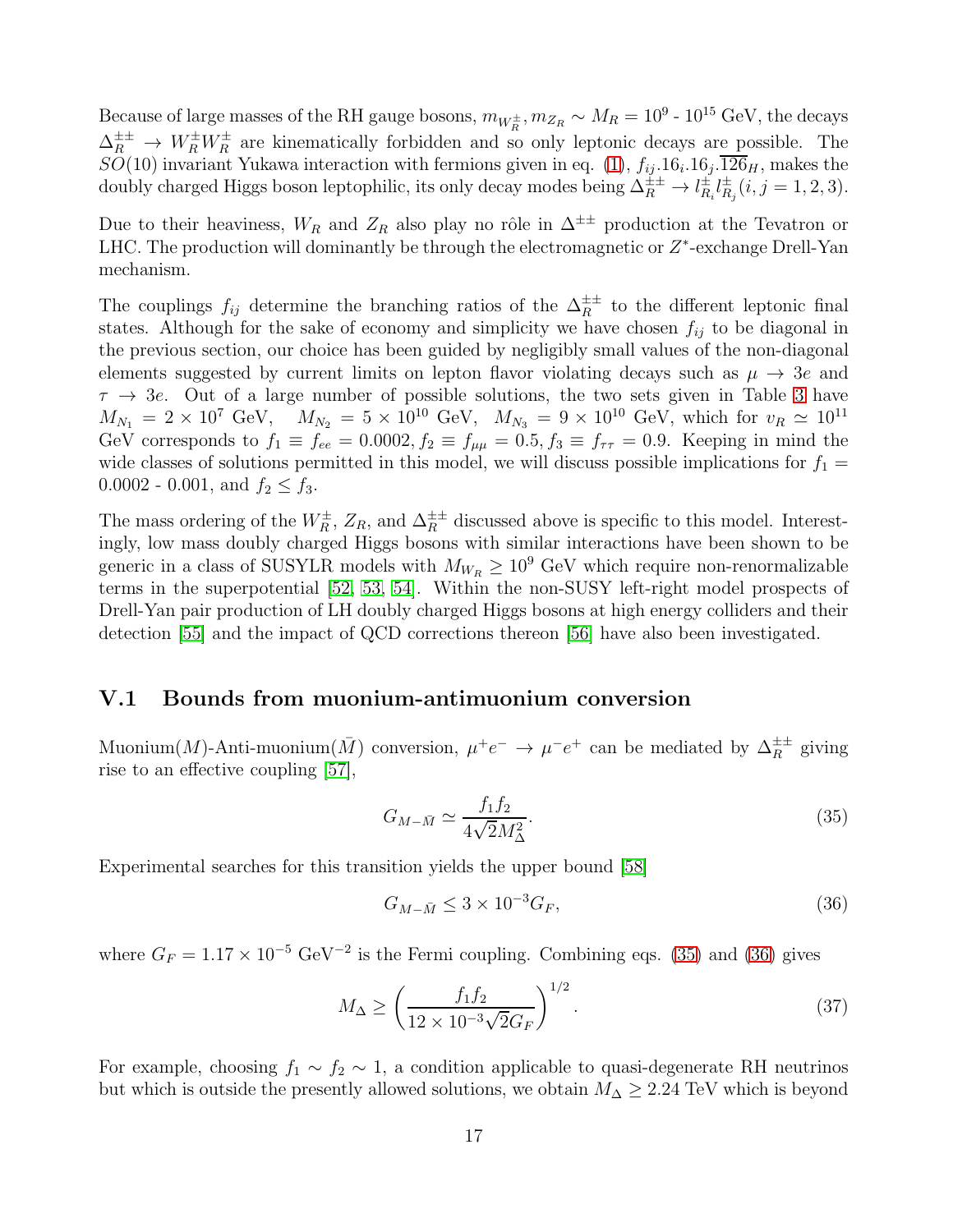the Tevatron limit, but within the LHC range. But when we use the class of solutions which permit  $f_1 \simeq 0.0002$  and  $f_2 \simeq 0.5$ , we obtain  $M_{\Delta} \geq 22.4$  GeV. This is not inconsistent with the experimental search limit reached by DO and CDF collaborations at Fermilab Tevatron with  $M_{\Delta} \geq 112 \text{ GeV}/c^2$  and  $M_{\Delta} \geq 127 \text{ GeV}/c^2$ , respectively [\[59,](#page-23-13) [60\]](#page-23-14).

### <span id="page-17-1"></span>V.2 Drell-Yan pair production at LHC or Tevatron

Previous searches at LEP have already excluded  $\Delta_R^{\pm\pm}$  below 97 GeV/c<sup>2</sup> [\[61\]](#page-23-15). At hadron colliders the doubly-charged Higgs boson will be dominantly created through pair production via the basic Drell-Yan process  $q\bar{q} \to \gamma^*, Z^* \to \Delta_i^{++} \Delta_i^{--}$  $i^{\text{-} -}$ ,  $(i = L, R)$ . At the quark level, the cross section depends only on the quantum numbers and mass of the doubly charged scalars. In the present model with supersymmetry and purely renormalizable interactions, the only allowed decay mode is,

$$
\Delta_R^{++} \to l_R^+ l_R^+ \tag{38}
$$

and its conjugate. At the Fermilab Tevatron or the LHC, the production of the doubly charged boson will be through

$$
p\bar{p}(p) \to (\gamma^*, Z^*)X \to \Delta_R^{++} \Delta_R^{--} X \to l_R^+ l_R^+ l_R^{--} l_R^{--} X \tag{39}
$$

where for the dominant modes in our model  $l, l' = \tau, \mu$  since  $f_1 \ll f_2 \simeq f_3 \simeq 1$ .

The parton level  $\Delta_i^{\pm \pm}$  pair production cross section through  $\gamma^*$  and  $Z^*$  exchange is expressed as [\[54,](#page-23-8) [56\]](#page-23-10)

<span id="page-17-0"></span>
$$
\hat{\sigma}_{i} = \frac{\pi \alpha^{2} \beta_{i}^{3}}{9 \hat{s}} \Sigma_{i}^{q}, \n\Sigma_{i}^{q} = \left[ Q_{q}^{2} Q_{\Delta_{i}}^{2} + \frac{\hat{s}^{2} (g_{qA}^{2} + g_{qv}^{2}) g_{\Delta_{i}v}^{2}}{(\hat{s} - M_{Z}^{2})^{2} + \Gamma_{Z}^{2} M_{Z}^{2}} + \frac{2 \hat{s} Q_{q} Q_{\Delta_{i}} (\hat{s} - M_{Z}^{2}) g_{qv} g_{\Delta_{i}v}}{(\hat{s} - M_{Z}^{2})^{2} + \Gamma_{Z}^{2} M_{Z}^{2}} \right], \quad i = L, R.
$$
\n(40)

Here  $\hat{s} \equiv Q^2 = \tau s$  is the square of the c.m. energy of the colliding quark-antiquark pair and  $\tau$  the product of momentum fractions carried by them.  $\alpha$  is the fine-structure constant at the relevant energy scale and  $\beta_i = \sqrt{(1 - 4M_{\Delta_i}^2/\hat{s})}$  is the velocity of the doubly charged Higgs,  $\Delta_i^{\pm\pm}$ <sup> $\pm\pm$ </sup>, produced in the collision  $(i = L, R)$ .  $g_{qv} = (I_{3q} - 2Q_q \sin^2 \theta_W)/(2 \sin \theta_W \cos \theta_W)$ ,  $g_{qA} =$  $I_{3q}/(2\sin\theta_W\cos\theta_W)$  for the quark q and  $g_{\Delta_i v} = (I_{3\Delta_i}-Q_{\Delta_i}s_W^2)/(2s_wc_w)$ .  $Q_q(Q_{\Delta_i})$  is the electric charge number of the quark q (Higgs  $\Delta_i$ ) and  $I_{3q}(I_{3\Delta_i})$  the third component of  $SU(2)_L$  isospin for  $q$  ( $\Delta_i$ ).

It is clear from eq. [\(40\)](#page-17-0) that for

$$
\hat{s} > 4M_{\Delta_i}^2 \gg M_Z^2,\tag{41}
$$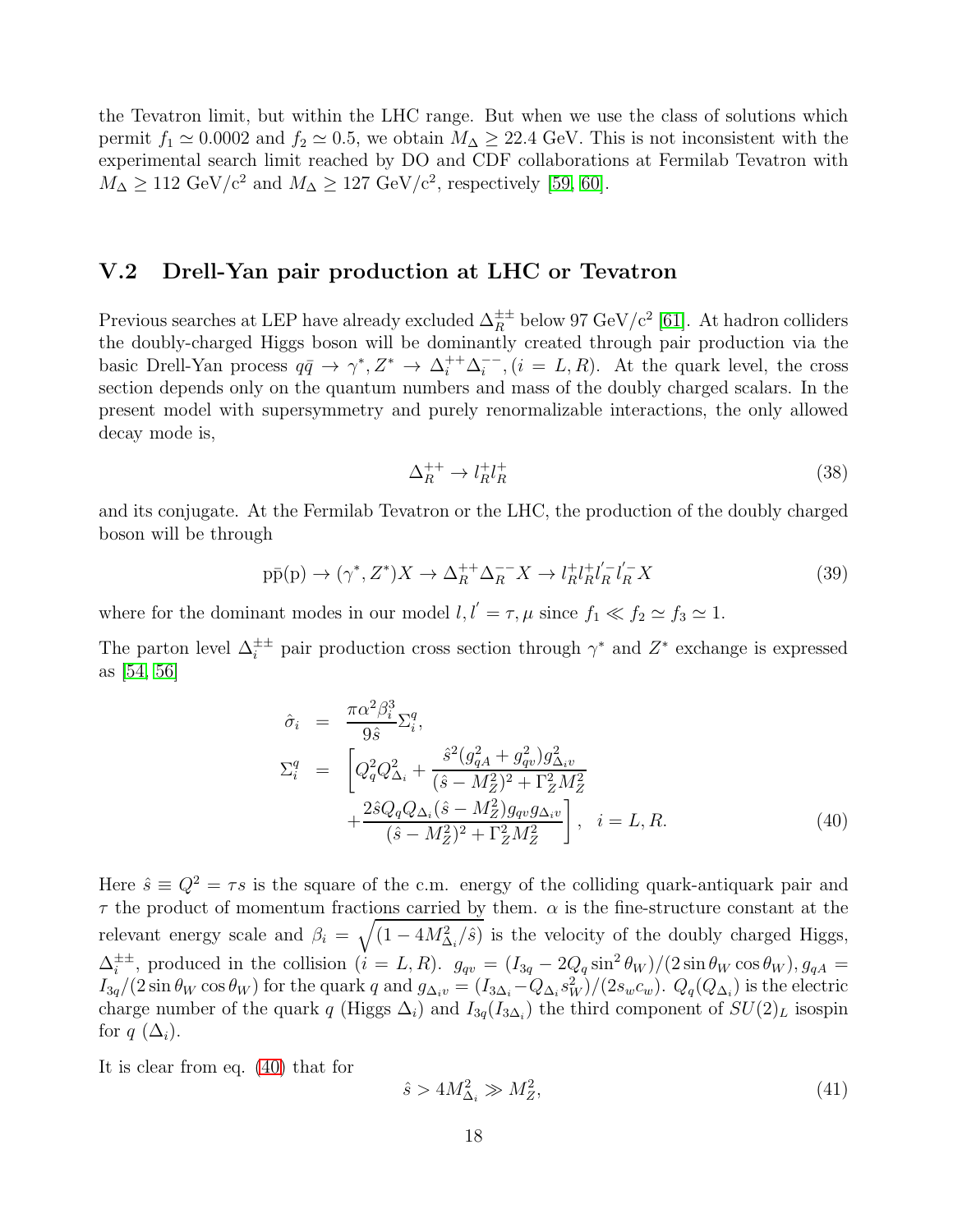the  $\Sigma_i^q$  become independent of  $\hat{s}$  and the momentum fractions carried by the quarks leading to

<span id="page-18-0"></span>
$$
\Sigma_i^q \to \overline{\Sigma}_i^q = \left[ Q_q^2 Q_{\Delta_i}^2 + (g_{qA}^2 + g_{qv}^2) g_{\Delta_i v}^2 + 2Q_q Q_{\Delta_i} g_{qv} g_{\Delta_i v} \right], (i = L, R). \tag{42}
$$

Noting that  $I_{3\Delta_i} = 1(0)$  for  $i = L(R)$  we obtain from eq. [\(42\)](#page-18-0)

$$
\overline{\Sigma}_R^u = 0.59 \overline{\Sigma}_L^u, \quad \overline{\Sigma}_R^d = 0.79 \overline{\Sigma}_L^d.
$$
\n(43)

These relations translate to upper and lower bounds on the production cross section of the  $\Delta_R^{\pm\pm}$  which do not depend on the proton structure functions or the model-origin of these Higgs bosons as long as the gauge symmetry at the electroweak scale is the standard model. Thus,

<span id="page-18-2"></span>
$$
0.59\sigma_L \le \sigma_R \le 0.79\sigma_L. \tag{44}
$$

The above bounds for Drell-Yan pair production relate the cross section for RH doubly charged Higgs at LHC or Tevatron with that for their LH counterparts with the same mass provided the mass is  $\geq 150$  GeV.

Using these relations and the published results for  $\Delta_L^{\pm\pm}$  production one can estimate the number of events in this model. For example<sup>[4](#page-18-1)</sup>, at the LHC, for  $m_{\Delta_L^{\pm \pm}} = 200$  GeV (1 TeV) the Drell-Yan production cross section in fb is 49.4, 96.4, 169.5 (0.004, 0.04, 0.14) for  $\sqrt{s} = 7$ , 10, or 14 TeV, respectively. Using eq. [\(44\)](#page-18-2) and assuming an integrated luminosity of 30 fb<sup>-1</sup> for  $m_{\Delta_E^{\pm \pm}} = 200$ GeV one would expect 1022, 1995, 3509 events for the three cases. If  $m_{\Delta_L^{\pm \pm}} = 1 \text{ TeV}^{\pi}$  then for  $\sqrt{s} = 10$  TeV one would require about 200 fb<sup>-1</sup> integrated luminosity for a 5-event signal.

At the Tevatron with  $\sqrt{s} = 2 \text{ TeV}$ ,  $\sigma_R \simeq 12 - 16 \text{ fb}$  for  $M_{\Delta_R} = 150 \text{ GeV}$  and with an integrated luminosity of 350 pb<sup>-1</sup> the predicted number of events is nearly  $4 - 6$ . With an acquired integrated luminosity of 10 fb<sup>-1</sup>, the mass reach of up to  $M_{\Delta_R} = 300$  GeV can be achieved where  $\sigma_R \simeq (5-7) \times 10^{-2}$  fb.

In our model since  $f_1 \ll f_2 \simeq f_3$ , the dominant decay modes of the produced pair would be through the following four lepton channels every one of which would be almost equally likely  $\Delta_R^{++}\Delta_R^{--} \to \tau_R^+$  $\frac{1}{R} \tau_R^+$  $\frac{1}{R} \tau_R^ \overline{R}$   $\tau_R^ \overline{R}$ ,  $\mu_R^+ \mu_R^- \mu_R^- \mu_R^ \bar{R}$ ,  $\tau_R^+ \tau_R^+ \mu_R^- \mu_R^ \overline{R}$ ,  $\tau_R^- \tau_R^- \mu_R^+ \mu_R^+$  $^+_R$ .

The standard model backgrounds for such production processes have been discussed in [\[55\]](#page-23-9). The signal event should have negligible missing  $p<sub>T</sub>$ . Moreover, the two pairs of like-charged leptons are constrained to each have the invariant mass equal to  $m_{\Delta_R}$ . These criteria and a judicious cut on the  $l^+l^-$  pair invariant mass to remove  $ZZ$  contributions effectively removes the entire background.

Unlike the Tevatron and the LHC where the doubly charged bosons are pair-produced, at proposed muon colliders resonant production of these bosons could take place if  $\mu^{-}\mu^{-}$  colliders are arranged. The singly produced  $\Delta^{−}$  would decay via  $2\mu$  or  $2\tau$  channels providing the cleanest signals for these bosons. In contrast to a large class of asymmetric left-right models where the decay of the right-handed doubly charged bosons could proceed via kinematically allowed channels such as  $\Delta_R^{++} \to W_R^+ W_R^+, W_R^+ \Delta_R^+$  $R^+$ ,  $\Delta_R^+ \Delta_R^+$  $R<sub>R</sub>$ , this model allows decay only in the bilepton channel providing a signature of its genuine leptophilic property.

<span id="page-18-1"></span><sup>4</sup>We thank Anindya Datta for providing these numbers.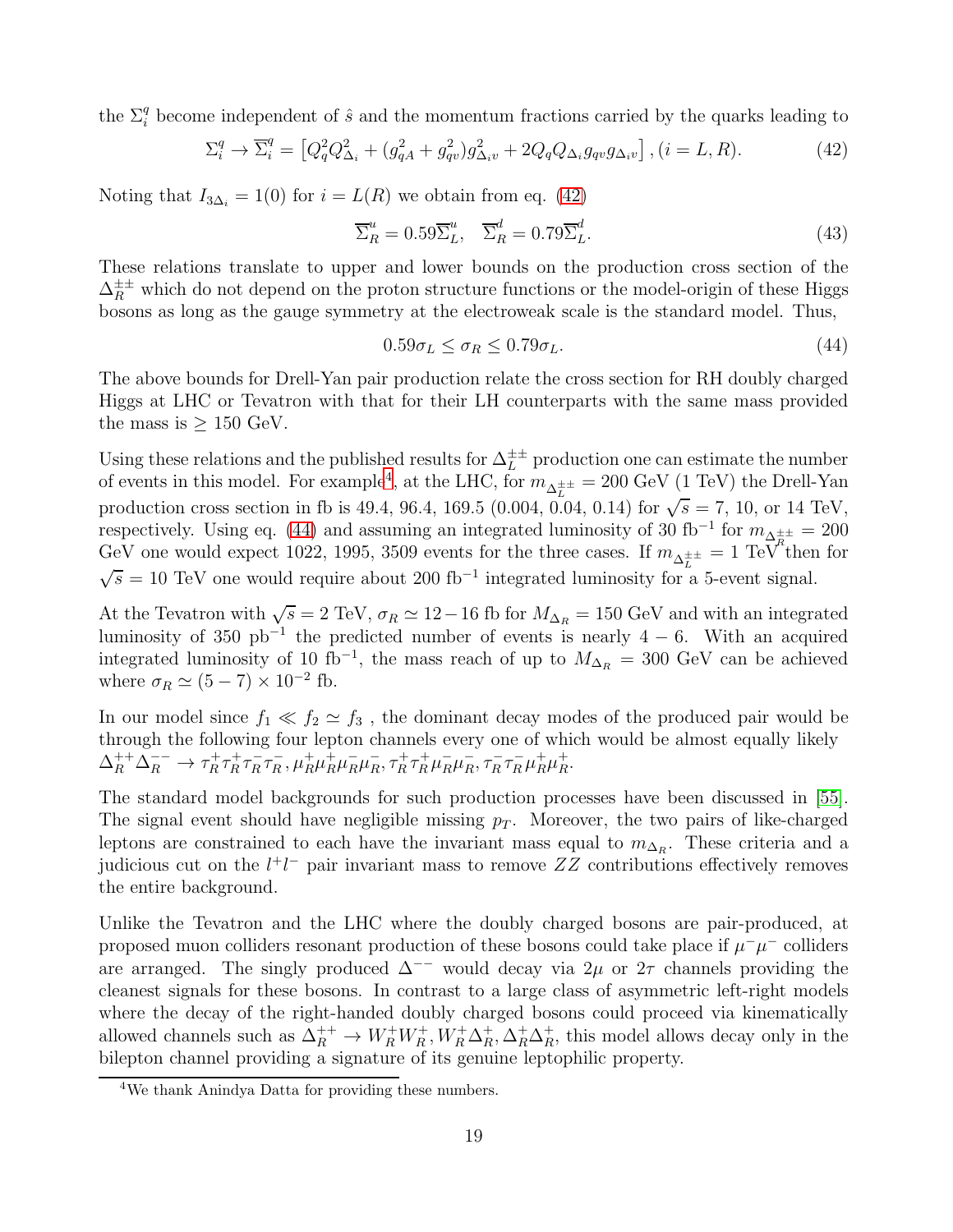### VI Summary and conclusions

In summary, we have implemented flavor-dependent leptogenesis through the decay of singlet fermions with masses  $M_{T_1} = 10^5$  -  $10^6$  GeV in SUSY  $SO(10)$  while satisfying the gravitino constraint. The left-right intermediate symmetry is at a high scale corresponding to  $W_R$  and  $Z_R$  masses larger than 10<sup>11</sup> GeV. This has been made possible by using the RH triplets in  $126_H \oplus \overline{126}_H$  as well as the RH doublets in  $16_H \oplus \overline{16}_H$ . Not only is the singlet fermion-RHneutrino mixing generated by the vev of  $16<sub>H</sub>$  but also this mixing becomes naturally small through the large vev of the RH-triplet induced by the doublet vev. In addition to obtaining renormalizable mass for the RH neutrino through this mechanism, manifest unification of gauge couplings is also achieved purely by renormalizable interactions and, thus, non-renormalizable dim.5 operators used earlier are dispensed with. In contrast to the earlier attempts where an assumed value of the CP-asymmetry parameter was shown to yield the lepton asymmetry numerically, in this work we have derived and suggested new analytic formulas leading to the correct asymmetry parameter and the observed baryon to photon density ratio. We have found that both the decay rate and the CP-asymmetry are explicitly flavor dependent. Whereas our previous work [\[30\]](#page-22-0) required a normal hierarchy, here we have also found successful implementation in the case of inverted hierarchical neutrino masses. Unlike a host of low-scale leptogenesis models, this model works with hierarchical heavy RH-neutrino masses and no resonant condition with extreme degeneracy among them is needed. A decisive test of the present model would be through the detection of doubly charged Higgs bosons  $\Delta_R^{\pm \pm} \to l_R^{\pm}$  $\frac{\pm}{R}l_{R}^{\pm}$  $\frac{1}{R}$  at the Tevatron, LHC, or a future muon collider. The model provides an example of truly leptophilic doubly charged Higgs bosons. Without using parton-density distribution functions we have also shown in a model independent manner that the pair production cross sections for RH doubly charged Higgs at Tevatron or LHC energies are bounded between 59% − 79% of their LH counterparts with same masses.

As the unification, triggerred by low-mass doubly charged bosons, occurs with a large (but perturbative) unified gauge coupling, the decay lifetime  $\tau_p(p \to e^+ \pi^0)$  is substantially reduced compared to conventional SUSY GUTs and remains within one order of the current experimental limit. This is likely to be accessible to the ongoing and planned proton deacy searches. The model appears to be rich in dark matter candidates which will be investigated elsewhere.

#### ACKNOWLEDGMENTS

The authors acknowledge useful discussions with Professor R. N. Mohapatra. They also thank Dr. Anindya Datta for help with some of the material in section [V.2.](#page-17-1) M.K.P. thanks the Harish-Chandra Research Institute (HRI), Allahabad for hospitality. The work of A.R. is supported by the XI Plan 'Neutrino Physics' and RECAPP projects at HRI.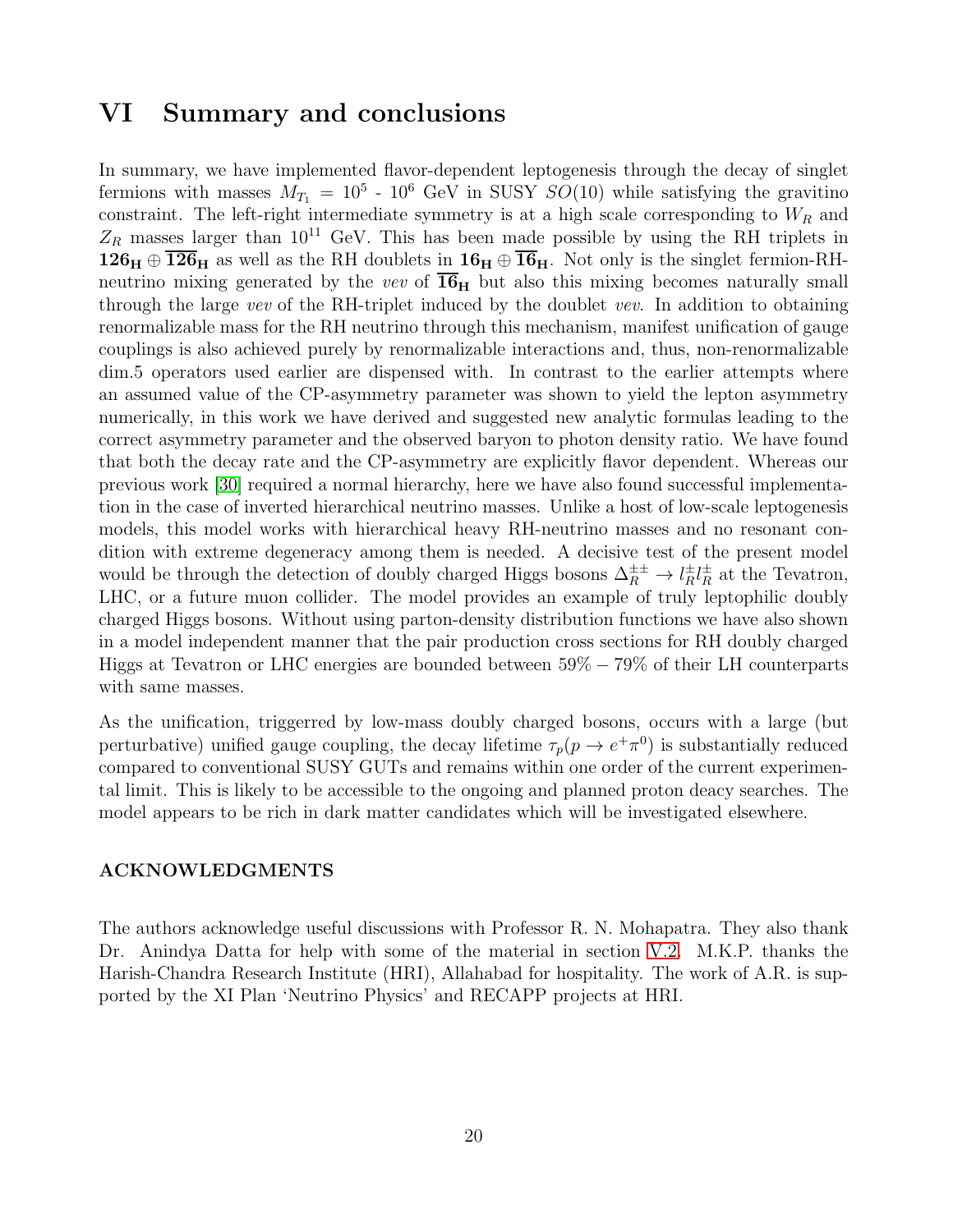# <span id="page-20-0"></span>References

- <span id="page-20-1"></span>[1] H. Georgi,in Particles and Fields, Ed. by C. Carlson, AIP Conf. Proc. 23, 575 (1974); H. Fritzsch, P. Minkowski, Ann. Phys. 93, 193 (1975).
- <span id="page-20-2"></span>[2] J. C. Pati, A. Salam, Phys. Rev. Lett. 31, 66 (1973); Phys. Rev. D 10, 275 (1974).
- <span id="page-20-3"></span>[3] R. N. Mohapatra, J. C. Pati, Phys. Rev. **D 11**, 566, 2558 (1975); G. Senjanović, R. N. Mohapatra, Phys. Rev. D 12, 1502 (1975).
- <span id="page-20-4"></span>[4] K. S. Babu, J. C. Pati, F. Wilczek, Nucl. Phys. B 566, 33 (2000).
- [5] P. Minkowski, Phys. Lett. B 67, 421 (1977); M. Gell-Mann, P. Ramond, R. Slansky, in Supergravity, eds. D. Freedman et al. (North-Holland, Amsterdam, 1980); T. Yanagida, in Proceedings of the KEK Workshop, 1979 (unpublished); S. L. Glashow, *Cargèse lectures*, NATO Adv. Study Inst. Ser.B Phys. 59, 687 (1979); R.N. Mohapatra, G. Senjanović, Phys. Rev. Lett. 44, 912 (1980).
- <span id="page-20-5"></span>[6] R. N. Mohapatra, G. Senjanović, Phys. Rev. **D 23**, 165 (1981); G. Lazaridis, Q. Shafi, C. Wetterich, Nucl. Phys. B 81, 287 (1981); J. Schechter, J. W. F. Valle, Phys. Rev. D 22, 2227 (1980).
- <span id="page-20-7"></span><span id="page-20-6"></span>[7] B. Bajc, G. Senjanović, F. Vissani, Phys. Rev. Lett.  $90, 051802$  (2003).
- [8] H.S. Goh, R. N. Mohapatra, S. Nasri, Phys. Rev. D 70, 075022 (2004); R.N. Mohapatra, N. Okada, H.-B. Yu, ibid. D 76, 015013 (2007); S. Bertolini, M. Frigerio, M. Malinsky, ibid. D 70, 095002 (2004); S. Bertolini, M. Malinsky, ibid. D 72, 055021 (2005); B. Dutta, Y. Mimura, R. N. Mohapatra, ibid. D 72, 075009 (2005); ibid. D 80, 095021 (2009); A. S. Joshipura, B. P. Kodrani, K. M. Patel, ibid. D 79, 115017 (2009).
- <span id="page-20-9"></span><span id="page-20-8"></span>[9] S. Fukugita, T. Yanagida, Phys. Lett. B 174, 45 (1986).
- <span id="page-20-10"></span>[10] J. C. Pati, Phys. Rev. **D 68**, 072002 (2003).
- <span id="page-20-11"></span>[11] X. Ji, Y. Li, R. N. Mohapatra, S. Nasri, Y. Zhang, Phys. Lett. B 651, 195 (2007).
- [12] S.M. Barr, Phys. Rev. Lett. 92, 101601 (2004); C.H. Albright, S.M. Barr, Phys. Rev. D 69, 073010 (2004); Phys. Rev. D 70, 033013 (2004); T. Fukuyama, T. Kikuchi, T. Osaka, J. Cosmol. Astropart. Phys. 06, 005 (2005).
- <span id="page-20-12"></span>[13] S. Davidson, A. Ibarra, Phys. Lett. B 535, 25 (2002) [arXiv:hep-ph/0202239;](http://arxiv.org/abs/hep-ph/0202239) W. Buchmuller, P. Di Bari, M. Plumacher, Nucl. Phys. B 643, 367 (2002); T. Hambye, G. Senjanović, Phys. Lett.  $\bf{B}$  582, 73 (2004); S. Blanchet, P. Di Bari, J. Cosmol. Astropart. Phys. 0703, 018 (2007).
- <span id="page-20-13"></span>[14] M. Y. Khlopov, A. D. Linde, Phys. Lett. B 138, 265 (1984); J. R. Ellis, D. V. Nanopoulos, S. Sarkar, Nucl. Phys. B 259, 175 (1985); J. R. Ellis, D. V. Nanopoulos, K. A. Olive, S. J. Rey, Astropart. Phys. 4, 371 (1996); M. Kawasaki, T. Moroi, Prog. Theor. Phys. 93, 879 (1995); V. S. Rychkov, A. Strumia, Phys. Rev. D 75, 075011 (2007).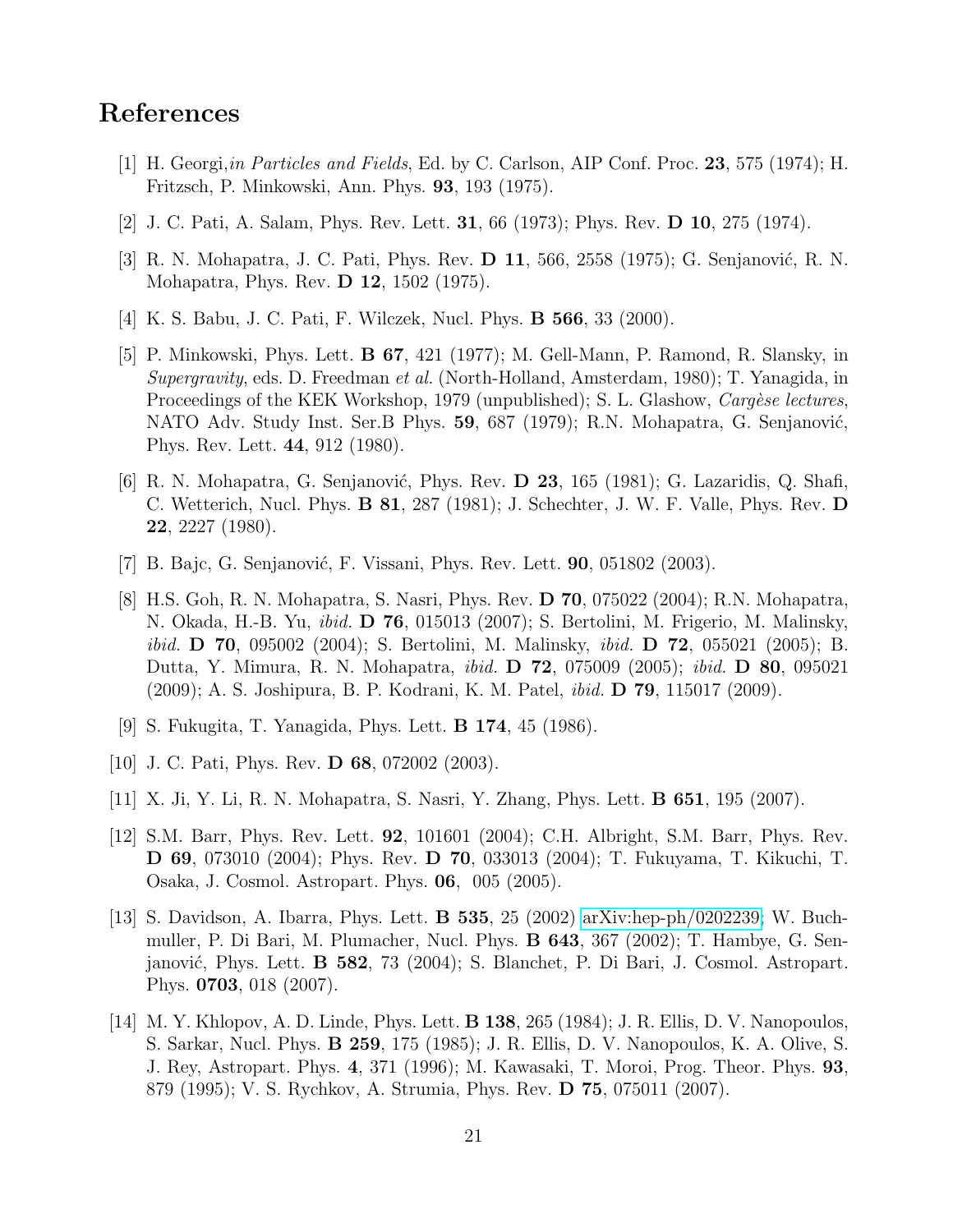- <span id="page-21-1"></span><span id="page-21-0"></span>[15] W. Buchmuller, P. Di Bari, M. Plumacher, Annals Phys. 315, 305 (2005) arXiv: [hep-ph/0401240.](http://arxiv.org/abs/hep-ph/0401240)
- [16] M. Flanz, E. A. Paschos, and U. Sarkar, Phys. Lett. B 345, 248 (1995); Phys. Lett. B 389, 69 (1996); A. Pilaftsis, Nucl. Phys. B 692, 303 (2004); W. Buchmuller and M. Plumacher, Phys. Lett. B 431, 354 (1998); W. Buchmuller, P. Di Bari, and M. Plumacher, New J. Phys. 6, 105 (2004).
- <span id="page-21-3"></span><span id="page-21-2"></span>[17] J. C. Romão, M. A. Tortola, M. Hirsch, J. W. F. Valle, Phys. Rev. **D 77**, 055002 (2008) arXiv: 0707.2942 [hep-ph].
- <span id="page-21-4"></span>[18] M. K. Parida, Phys. Rev. D 78, 053004 (2008) arXiv: 0804.4571 [hep-ph].
- [19] D. G. Lee, R. N. Mohapatra, Phys. Rev. D 52, 4125 (1995); M. Bando, J. Sato, T. Takahashi, ibid. D 52, 3076 (1995); M. K. Parida, ibid. D 57, 2736 (1998); E. Ma, ibid. D 51, 236 (1995); E. Ma, Phys. Lett. B 344, 164 (1995); E. Ma, Phys. Lett. B 625, 76 (2005).
- <span id="page-21-6"></span><span id="page-21-5"></span>[20] S. K. Majee, M. K. Parida, A. Raychaudhuri, and U. Sarkar, Phys. Rev. D 75, 075003 (2007) arxiv: [hep-ph/0701109.](http://arxiv.org/abs/hep-ph/0701109)
- <span id="page-21-7"></span>[21] N. G. Deshpande, E. Keith, T. G. Rizzo, Phys. Rev. Lett. 70, 3189 (1993); M. Malinsky, J.C. Romão, J. W. F. Valle, *ibid.* **95**, 161801 (2005).
- <span id="page-21-8"></span>[22] P. S. Bhupal Dev, R. N. Mohapatra, Phys. Rev. D 81, 013001 (2010) arXiv:09103924 [hep-ph]; P. S. B. Dev, R. N. Mohapatra, arXiv: 1003.6102 [hep-ph].
- [23] D. Acosta et al. (CDF collaboration), Phys. Rev. Lett. 93, 221802 (2004); T. Aaltonen et al. (CDF collaboration), ibid. 101, 121801 (2008) arxiv: 0808.2161 [hep-ex]; V. M. Abazov et al. (DO Collaboration), ibid. 101, 071803 (2008) arXiv: 0803.1534 [hep-ex].
- <span id="page-21-10"></span><span id="page-21-9"></span>[24] M. Malinsky, T. Ohlsson, H. Zhang, Phys. Rev. D 79, 073009 (2009).
- <span id="page-21-11"></span>[25] R. N. Mohapatra, Phys. Rev. Lett.  $56, 561$  (1986); R. N. Mohapatra, J. W. F. Valle, Phys. Rev. D 34, 1642 (1986).
- [26] J. Ellis, J. L. Lopez, D. V. Nanopoulos, Phys. Lett. B 292, 189 (1992); J. Ellis, D. V. Nanopoulos, K. Olive, Phys. Lett. B 300, 121 (1993).
- <span id="page-21-13"></span><span id="page-21-12"></span>[27] S. K. Kang, C. S. Kim, Phys. Lett. B 646, 248 (2007) arXiv: [hep-ph/0607072.](http://arxiv.org/abs/hep-ph/0607072)
- <span id="page-21-14"></span>[28] M. Lindner, M. A. Schmidt, A. Yu. Smirnov, J. High Energy Phys. 0507, 048 (2005).
- [29] F. Deppisch, T. S. Kosmas, J. W. F. Valle, Nucl. Phys. B 752, 80 (2006); J. Garayoa, M. C. Gonzalez-Gartia, N. Rius, J. High Energy Phys. 02, 021 (2007); C. Arina, F. Bazzocchi, N. Fornengo, J. C. Romão, J. W. F. Valle, Phys. Rev. Lett. 101, 161802 (2008); M. Malinsky, T. Ohlsson, Z.-z. Xing, H. Zhang, Phys. Lett. B 679, 242 (2009); E. Ma, Mod. Phys. Lett. A 24, 2491 (2009); M. B. Gavela, T. Hambye, D. Hernandez, P. Hernandez, J. High Energy Phys. 09, 038 (2009); M. Hirsch, T. Kernreiter, J. Romão, A. Villanova del Moral, arXiv: 0910.2435 [hep-ph].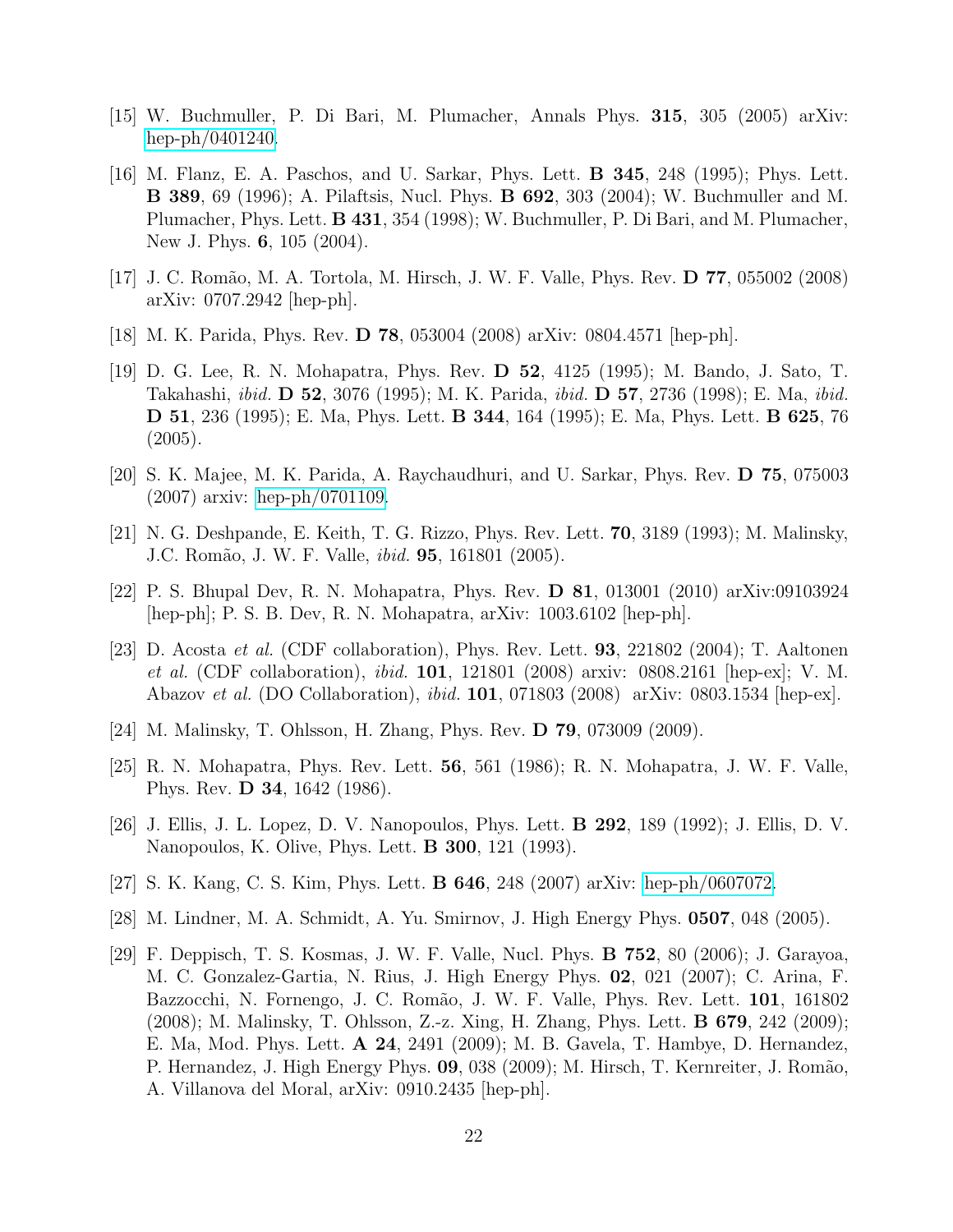- <span id="page-22-1"></span><span id="page-22-0"></span>[30] S. K. Majee, M. K. Parida, A. Raychaudhuri, Phys. Lett. B 668, 299 (2008) arXiv: 0807.3949 [hep-ph].
- <span id="page-22-2"></span>[31] F. del Aguila, J. Aguilar-Saavedra, Nucl. Phys. B 813, 22 (2009) arXiv: 0808.2468 [hepph].
- <span id="page-22-3"></span>[32] O. Cakir, New J. Phys. 8, 145 (2006); C-S. Chen, C.-Q. Geng, D. V. Zhuridov, Phys.Lett. B 666, 340 (2008); Eur. Phys. J. C 60, 119 (2009).
- <span id="page-22-4"></span>[33] Pran Nath, P. F. Pérez, Phys. Rep  $441$ , 191 (2007) arXiv: hep-ph/060102.
- <span id="page-22-5"></span>[34] H. Nishino et al. (Super-Kamiokande Collaboration), Phys. Rev. Lett. **102**, 141801 (2009); arXiv: 0903.0676 [hep-ex].
- <span id="page-22-6"></span>[35] S. Raby et al, "DUSEL, Theory White Paper", arXiv: 0810.4551 [hep-ph].
- [36] D. Chang, R. N. Mohapatra, M. K. Parida, Phys. Rev. Lett. 52, 1072 (1984); Phys. Rev. D 30, 1052 (1984); D. Chang, R. N. Mohapatra, J.M. Gipson, R. E. Marshak, M. K. Parida, Phys. Rev. D 31, 1718 (1985).
- <span id="page-22-8"></span><span id="page-22-7"></span>[37] H. Georgi, H. R. Quinn, S. Weinberg, Phys. Rev. Lett. 33, 451 (1974).
- <span id="page-22-9"></span>[38] C. Bachas, C. Fabre, T. Yanagida, Phys. Lett. B 370, 49 (1996).
- [39] M. Cirelli, N. Fornengo, A. Strumia, Nucl. Phys. **B 753**, 178 (2006); P. F. Pérez, H. Iminniyaz, G. Rodrigo, Phys. Rev. D 78, 015013 (2008); M. Kadastik, K. Kannike, M. Raidal, Phys. Rev. D 80, 085020 (2009).
- <span id="page-22-10"></span>[40] D. -G. Lee, R. N. Mohapatra, M. K. Parida, M. Rani, Phys. Rev. D 51, 229 (1995); M. Frigerio, T. Hambye, Phys. Rev. D 81, 075002 (2010); I. Dorsner, I. Mocioiu, Nucl. Phys. B 796, 123 (2008) [arXiv:0708.3332](http://arxiv.org/abs/0708.3332) [hep-ph].
- <span id="page-22-11"></span>[41] T. Fukuyama, A. Ilakovac, T. Kikuchi, S. Meljanac, N. Okada, J. Math. Phys. 46, 033505 (2005); T. Fukuyama, A. Ilakovac, T. Kikuchi, K. Matsuda, J. High Energy Phys. 0506, 016 (2005).
- <span id="page-22-12"></span>[42] S. Dimopoulos, F. Wilczek, in The Unity of the Fundamental Interactions, ed. A. Zichichi (Plenum, New York, 1983); K. S. Babu, S. M. Barr, Phys. Rev. D 48, 5354 (1993); Phys. Rev. D 50, 3529 (1994); Z Chacko, R. N. Mohapatra, Phys. Rev. D 59, 011702 (1998).
- <span id="page-22-13"></span>[43] B. Dutta, Y. Mimura, R. N. Mohapatra, Phys. Rev. Lett. 94, 091804 (2005); ibid. 100, 181801 (2008); A. T. Azatov, R. N. Mohapatra, Phys. Rev. D 78, 015002 (2008); R. N. Mohapatra, Phys. Lett. B 679, 382 (2009).
- <span id="page-22-14"></span>[44] K. S. Babu, J. C. Pati, Z. Tavartkiladze, J. High Energy Phys. 1006, 084 (2010) [arXiv:1003.2625](http://arxiv.org/abs/1003.2625) [hep-ph].
- <span id="page-22-15"></span>[45] B. Bajc, I, Dorsner, M. Nemevsek, J. High Energy Phys. 0811, 007 (2008) [arXiv:0809.1069](http://arxiv.org/abs/0809.1069) [hep-ph].